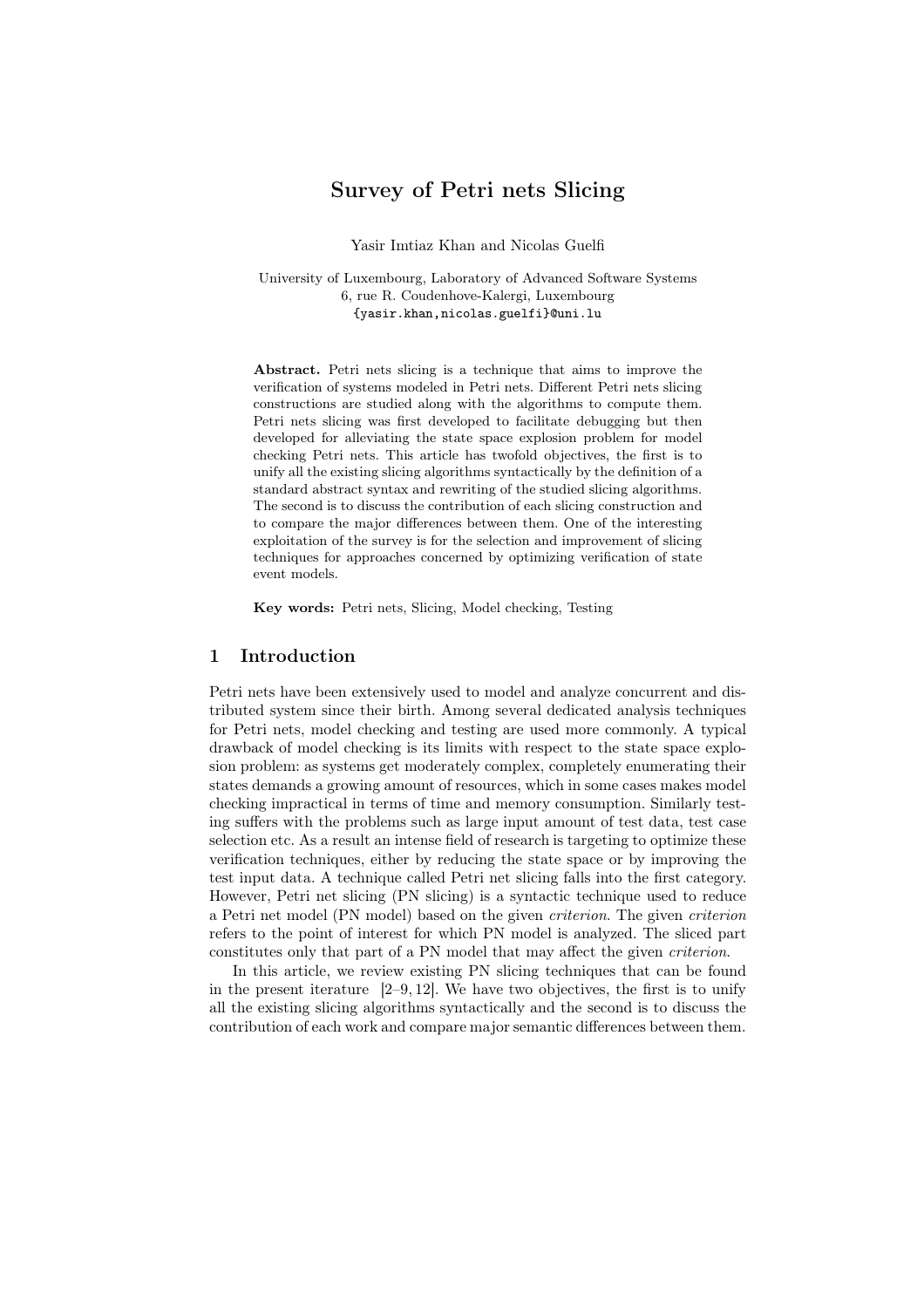The remaining part of the paper is structured as follows: in the section 2 , we give an overview and background of slicing together with their specific types. Section 3 consists of formal definitions necessary for the understanding of proposed slicing constructions. In the section 4 and 5, reviewed existing PN slicing techniques that can be found in the present iterature. Details about the underlying theory and techniques for each slicing construction are given. In tthe section 6, a comparative analysis is given for all the existing PN slicing algorithms. In the section 7, we draw the conclusion and discuss the future work regarding the PN slicing.

# 2 Overview and Background

The term slicing was coined by M.Weiser for the first time in the context of program debugging [13]. According to Wieser proposal a program slice PS is a reduced, executable program that can be obtained from a program P based on the variables of interest and line number by removing statements such that PS replicates part of the behavior of program.

To explain the basic idea of program slicing according to Wieser [13], let us consider an example program shown in Fig.1,. Fig.1(a) shows a program which requests a positive integer number  $n$  and computes the sum and the product of the first  $n$  positive integer numbers. We take as *slicing criterion* a line number and a set of variables,  $C = (line10, {product}).$ 

Fig.1(b) shows sliced program that is obtained by tracing backwards possible influences on the variables: In line 7, product is multiplied by  $i$ , and in line 8,  $i$ is incremented too, so we need to keep all the instructions that impact the value of i. As a result all the computations that do not contribute to the final value of product have been sliced away (interested reader can find more details about program slicing from [11, 14]).

```
(1) read(n);
                                       read(n) ;
(2) i := 1;
                                       i := 1;(3) sum := 0;
(4)product := 1;
                                       product := 1;
    while i \leq n do
                                       while i \leq n do
(5)begin
        begin
(6)sum := sum + i;
           product := product * i ;
                                             product := product * i ;
(7)(8)i := i + 1;i := i + 1;end :
                                          end :
(9) write (sum);
(10) write (product) ;
                                       write (product) :
          (a) Example program.
                                         (b) Program slice w.r.t. (10, product).
```
Fig. 1. An example program and sliced program w.r.t. given criterion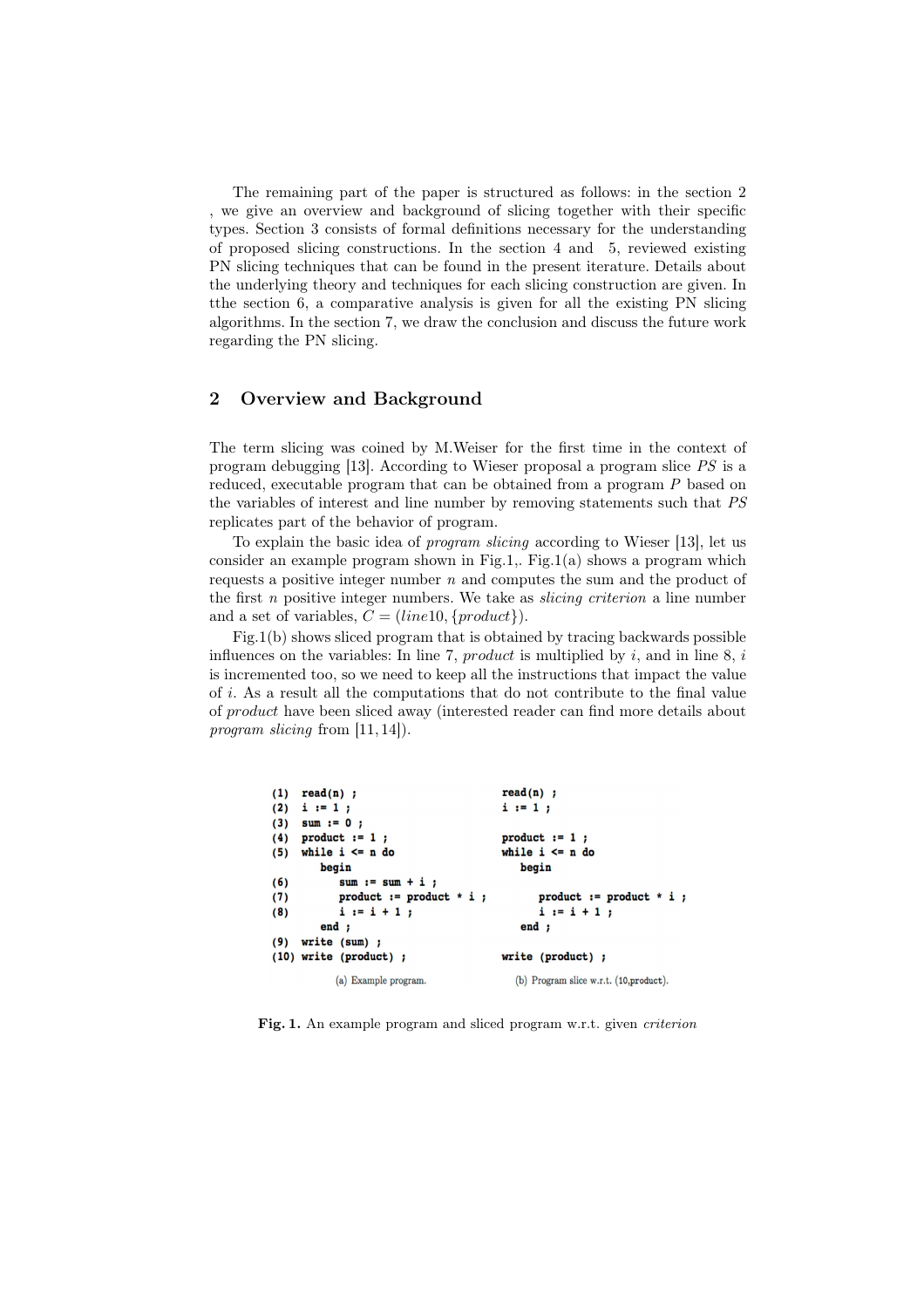PN slicing is a technique used to syntactically reduce a PN model in such a way that at best the reduced PN model contains only those parts that may influence the property the PN model is analyzed for. Let us take a simple example of Petri net model to explain the basic idea of PN slicing. In general, it starts by identifying which places or transitions in the PN model are directly concerned by a property. These places constitute the *slicing criterion*. The slicing construction takes all the transitions that create or consume tokens from the criterion places, plus all the places that are pre-condition for those transitions. This step is repeated for later places, until reaching a fix point (see Alg.7). As shown in the Fig.2, a Petri net model is sliced with respect to the place  $B$  (a given slicing criterion). The sliced part only constitutes the part of the model that is required to analyze the properties concerning to the given place B. The rest of the places and transitions are discarded.



Fig. 2. An example Petri net model and sliced Petri net model w.r.t. given criterion

## 2.1 Types of Slicing

Roughly, we can divide PN slicing in to two major classes (as shown in Fig.4), which are:

- Static Slicing
- Dynamic Slicing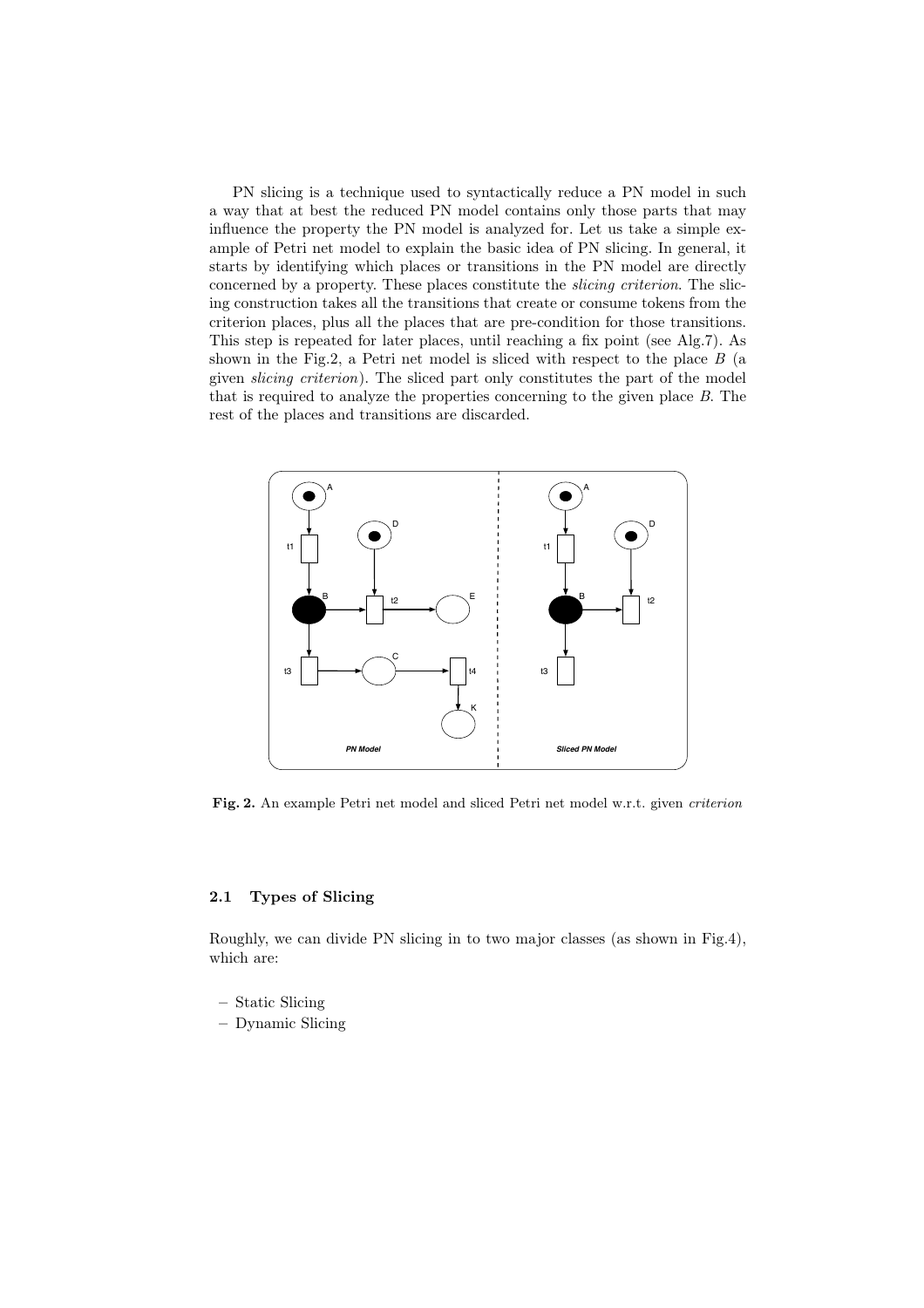Static Slicing: A slice is said to be static if the initial markings of places are not considered for generating the slice. Only the set of places are considered as a slicing criterion. The static slicing starts from the given criterion place and includes all the pre and post set of transitions together with their incoming places. There may exist a sequence of transitions in the resultant slice that is not fireable because some of the pre places of transitions are not initially marked and do not get markings from any other way. Fig.2 is an example of static slice, the slice is generated by considering the criterion place  $B$  whereas the initial markings are not used to generate the slice.

An extension to the static slicing can also be used to reduce the slice size. The extension is called condition slicing and the idea is to include a subset of behaviors in the sliced PN model instead of all the behaviors. In addition to the set of places, Slicing criterion consists of a sequence of the transitions. The resultant slice obtained by the condition slicing is smaller as compared to the static slicing. The reason for a smaller slice is the inclusion of a particular sequence of transitions around the criterion places. The condition slicing is very useful when analyzing a particular behavior, but limits the scope of verification due to the exclusion of some sequences of transitions.



Fig. 3. Different types of PN slicing

Dynamic Slicing: A slice is said to be dynamic if the initial markings of places are considered for generating the slice. The slicing criterion will utilize the available information of initial markings and a more smaller slice can be generated. For a given slicing criterion, that consist of the initial markings and a set of places for a PN model, we are interested to extract a subnet with those places and transitions of PN model that can contribute to change the marking of a criterion place in any execution starting from the initial marking.

Dynamic slicing can be useful, e.g., in debugging. Consider for instance that the user is analyzing a particular trace for a marked PN model (using a simulation tool) such that an erroneous state is reached. In this case, we are interested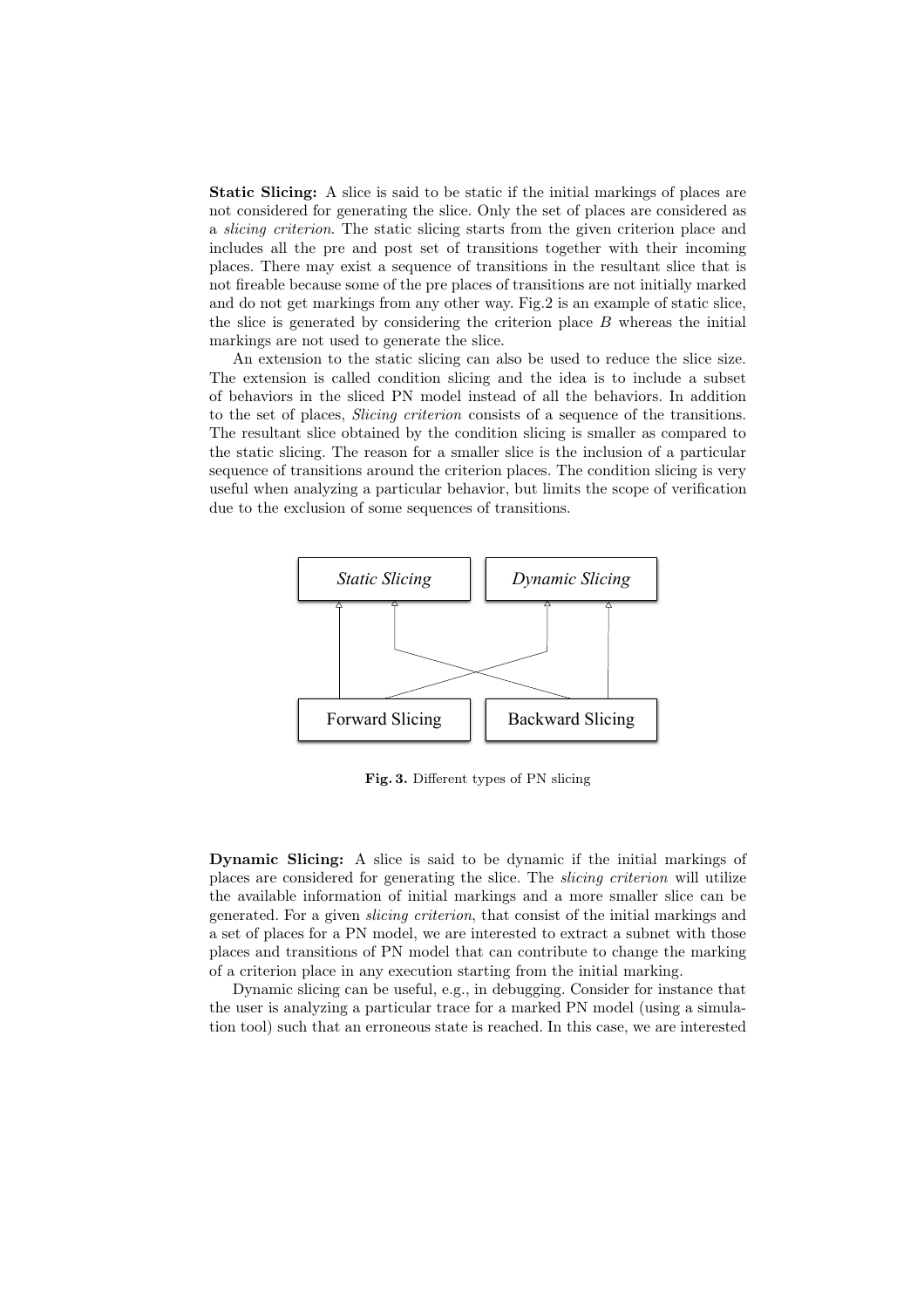in extracting a set of places and transitions (more formally, a subnet) that may erroneously contribute tokens to the places of interest such that the user can more easily locate the bug.

There are two ways to compute the static and dynamic slices that are forward and backward slicing. A forward slicing starts from the initially marked places and by forward traversal of a PN model untill the criterion places, a slice is generated. Backward slicing starts from the criterion places and then by backward traversal all the incoming transtions together with their input places, slice is obtained.

# 3 Formal Definitions

In this section, we give the basic definitions needed for providing a unified formal definition framework for the slicing alogorithms considered by our study. To the best of our knowledge existing slicing algorithms are proposed for Petri nets or Algebraic Petri nets. First of all, we shall informally describe Petri nets and Algebraic Petri nets and then we shall give formal definitions of them.

A Petri net is a directed bipartite graph, whose two essential elements are places and transitions. Informally, Petri nets places hold resources (also known as tokens) and transitions are linked to places by input and output arcs, which can be weighted. Usually, a Petri net has a graphical concrete syntax consisting of circles for places, boxes for transitions and arrows to connect the two. The semantics of a Petri net expresses the non-deterministic firing of transitions in the net. Firing a transition means consuming tokens from the set of places linked to the input arcs of the transition and producing tokens into the set of places linked to the output arcs of the transition. Various evolutions of Petri nets have been created, among others in Algebraic Petri nets the level of abstraction of Petri nets is raised by using complex structured data [10]. Algebraic Petri Nets has two aspects, the control aspect, which is handled by a Petri Net and the data aspect, which is handled by one or many algebraic abstract data types (AADTs). (Note: we refer the interested reader to Appendix for the details on algebraic specifications used in the formal definition of APNs for our work.)

## Definition 1. (Petri net)

A Petri Net  $PN = \langle P, T, f, \lambda, m_0 \rangle$  consist of:

 $\circ$  P and T as finite and disjoint sets, called places and transitions, resp.,

 $\circ$  f  $\subseteq$   $((P \times T) \cup (T \times P))$ , the elements of which are called arcs.

 $\circ \lambda : f \to (Terms \to \mathbb{N})$ , where Terms  $\to \{1\}$ . A total function assigning weights to arcs.

 $\circ$  a marking function  $m_0 : P \to \mathbb{N}$ .

#### Definition 2. (Pre(resp.Post) set places(resp.transitions) of PN)

Let  $PN=< P, T, f, \lambda > be$  a Petri net,  $p \in P$  a place then preset and postset of  $p$ , noted  $\bullet p$  and  $p\bullet$ , are defined as follows:

$$
\bullet p = \{ t \in T | \lambda(t, p) > 0 \}.
$$

 $p\bullet = \{t \in T | \lambda(p,t) > 0\}.$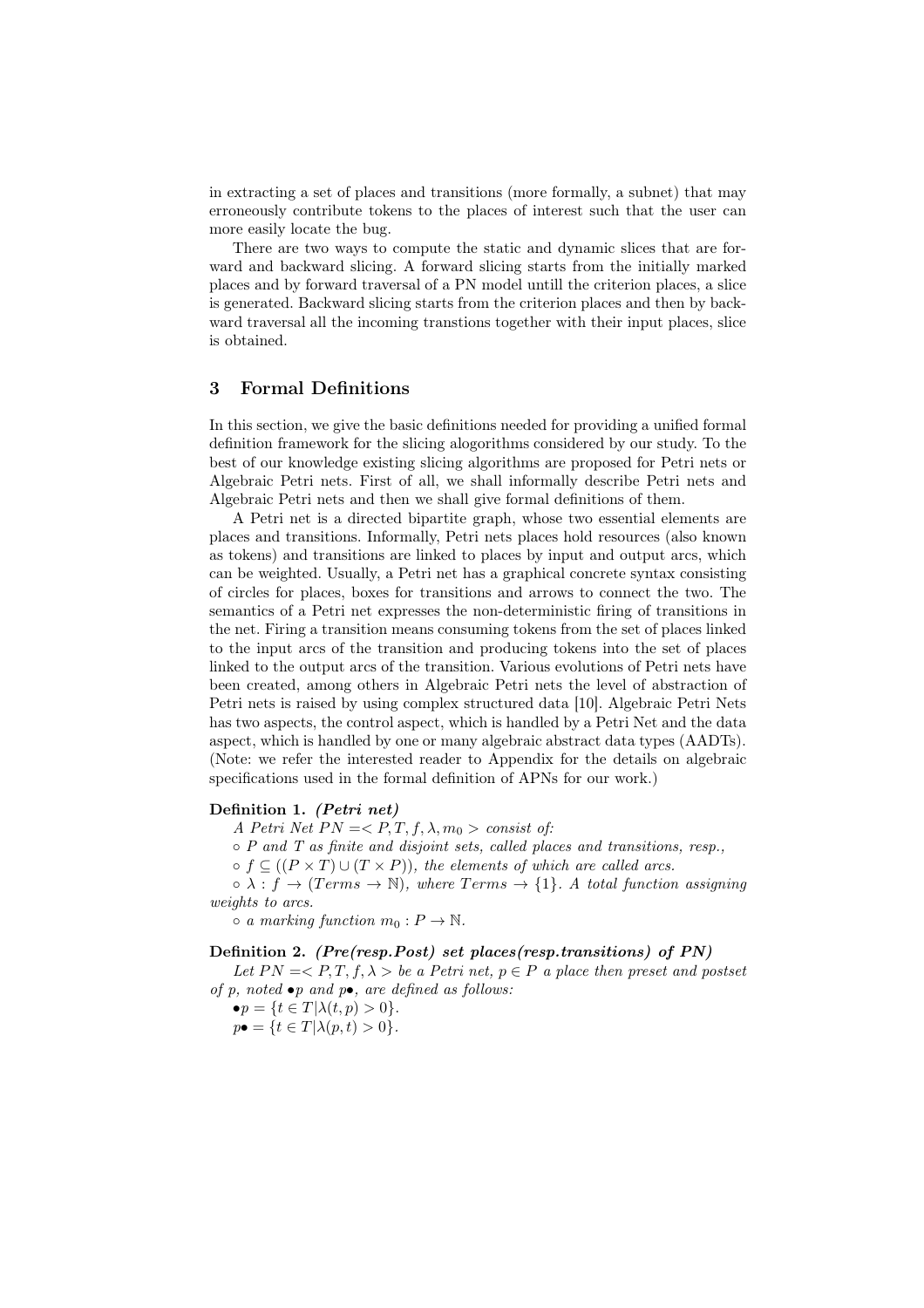Analogously  $\bullet t$  and  $t \bullet$  are defined. We also note  $\bullet P$  and  $P \bullet$  representing pre(resp.post) set of transtions of all the places in set P. Analogously,  $\bullet T$  and  $T\bullet$  are noted.

## Definition 3. (Enabled transitions of PN)

Let m and m' two markings of PN and t a transition in T then  $\langle m, t, m' \rangle$ is a valid firing triplet (represented by  $m[t\rangle m'$ ) iff

1)  $\forall p \in \bullet t | m(p) \geq \lambda(p, t)$  (i.e., t is enabled by m).

 $2) \forall p \in P, m'(p) = m(p) - \lambda(p, t) + \lambda(t, p).$ 

### Definition 4. (Reading(resp.Non-reading) transitions of PN)

Let  $t \in T$  be a transition in PN. We call t a reading-transition iff its firing does not change the marking of any place  $p \in (\bullet t \cup t \bullet)$ , i.e., iff  $\forall p \in (\bullet t \cup t \bullet)$ ,  $\lambda(p, t) =$  $\lambda(t, p)$ . Conversely, we call t a non-reading transition iff  $\lambda(p, t) \neq \lambda(t, p)$ .

## Definition 5. (Algebraic Petri net)

A marked Algebraic Petri Net  $APN = \langle$  SPEC, P, T, f,  $\lambda$ , asg,

 $cond, m_0 > const of$ 

 $\circ$  an algebraic specification SPEC =  $(\Sigma, E)$ ,

◦ P and T are finite and disjoint sets, called places and transitions, resp.,

 $\circ$  f  $\subseteq$   $(P \times T) \cup (T \times P)$ , the elements of which are called arcs,

 $\circ$  an arc inscription function  $\lambda : f \rightarrow (Terms \rightarrow \mathbb{N})$ , where Terms  $\rightarrow$  ${T_{OP,asg(p)}}$ ,

 $\circ$  a sort assignment asg :  $P \rightarrow S$ ,

 $\circ$  a function, cond :  $T \to \mathcal{P}_{fin}(\Sigma - \text{equation})$ , assigning to each transition a finite set of equational conditions.

 $\circ$  an initial marking  $m_0$  assigning a finite multiset over  $T_{OP,asg(p)}$  to every place p.

#### Definition 6. (Enabled transitions of APN)

Let m and m' two markings of APN and t a transition in T then  $< m, t, m' >$ is a valid firing triplet (represented by  $m[t/m']$  iff

1)  $\forall p \in \mathcal{N}(m(p) \geq \lambda(p, t)$  (i.e., t is enabled by m).  $2 \forall p \in P, m'(p) = m(p) - \lambda(p, t) + \lambda(t, p).$ 

#### Definition 7. (Reading(resp.Non-reading) transitions of APN)

Let  $t \in T$  be a transition in an unfolded APN. We call t a reading-transition iff its firing does not change the marking of any place  $p \in (\cdot t \cup t^{\bullet})$ , i.e., iff  $\forall p \in (\mathbf{P} t \cup t^{\bullet}), \lambda(p, t) = \lambda(t, p)$ . Conversely, we call t a non-reading transition if  $\lambda(p, t) \neq \lambda(t, p).$ 

# 4 Static Slicing Algorithms

In this section, we will study basic algorithms for static PN slicing [2–5, 7–9]. The objective of every algorithm is to improve the verification process either by reducing a PN model or by partitioning a PN model.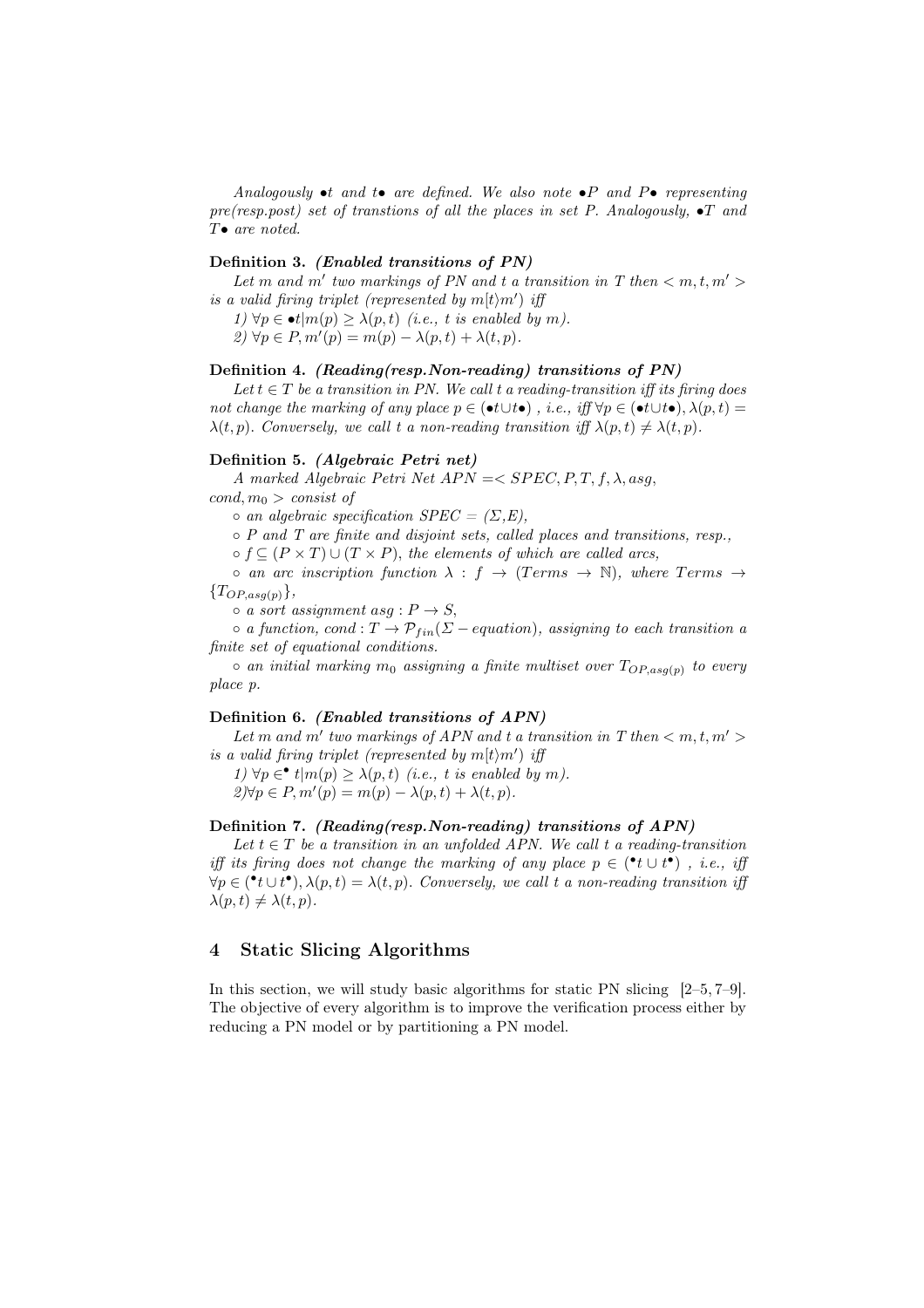### 4.1 Chang et al Slicing

Chang et al presented an algorithm for the first time for slicing Petri nets in the context of testing [2]. The presented algorithm slices out all the concurrency set of a Petri net model. The concurrency set is defined as a set of paths in different processes that should be executed concurrently. Based on the information about which parts of the system would be executed, test input data can be generated.

Algorithm 1: Chang Slicing Input:  $ProcessPN[1], ..., ProcessPN[N].$  $CS = \{t | t \in T, t \text{ is a communication transition}\}.$ **Output:**  $S[1], S[2], \ldots, S[I]$  //A set of concurrency sets. Variables:  $Mar = \{t | t \in T, t \text{ has a mark}\},\$  $TM = \{t | t \in T, t \text{ has a temporary mark}\},\$  $WS = \{t | t \in CS, t \text{ is in current process being scanned}\}.$  $Algorithm\_Slicing(ProcessPN[1], \ldots, ProcessPN[N], CS:$  $in; S[1], S[2], \ldots, S[I] : out)$  $for j \leftarrow 1 to N$  do if there exist more than one path in  $ProcessPN[i]$ then changable[j]  $\leftarrow true$ , else changable $[i] \leftarrow false;$  $I \leftarrow 0$ : terminate  $\leftarrow$  false: while  $CS \neq \emptyset$  and terminate = false do  $I < -I + 1$ ;  $S[I] \leftarrow \emptyset$ ;  $Mar \leftarrow \emptyset$ ;  $TM \leftarrow \emptyset$ ;  $WS \leftarrow \emptyset; WS \leftarrow WS \cup \{t\};$  /\* pick up a t from CS which covers all communication transitions in WS.  $/*$ *Procedure findpath*( $ProcessPN[1], WS : in; PA : out);$  /\* input process  $ProcessPN[1], WS$ , to find a path PA in  $ProcessPN[1]$  which covers all communication transitions in WS. If there is no such path, =  $PA = \emptyset$  /\*  $S[I] \leftarrow S[1] \cup PA;$  $M \leftarrow M \cup \{t | t \in ProcessPN[x], x = 1 \text{ and } t \text{ has relation with } PA\};$  $Proceedure Scanning(Process PN[1], \ldots, ProcessPN[N]$ :  $in; CS, Mar, TM, S[I] : in & out);$ /\* scanning all processes according to the base path to find a concurrency set \*/  $CS \leftarrow CS - CS \cap S[I]$ end while endslicing

The algorithm first finds a base path that covers at least one communication transition (represented as  $CS$ ) and adds it into the concurrency set (represented as  $S[I]$ ). To select a path which covers all the marked transitions each is process is scanned.

The path may generate new communication transitions that have relations with the previous process (i.e., been scanned) or the succeeding process that has not been scanned yet. If this path does not involve any new communication transitions CS having relations with the previous processes or these transitions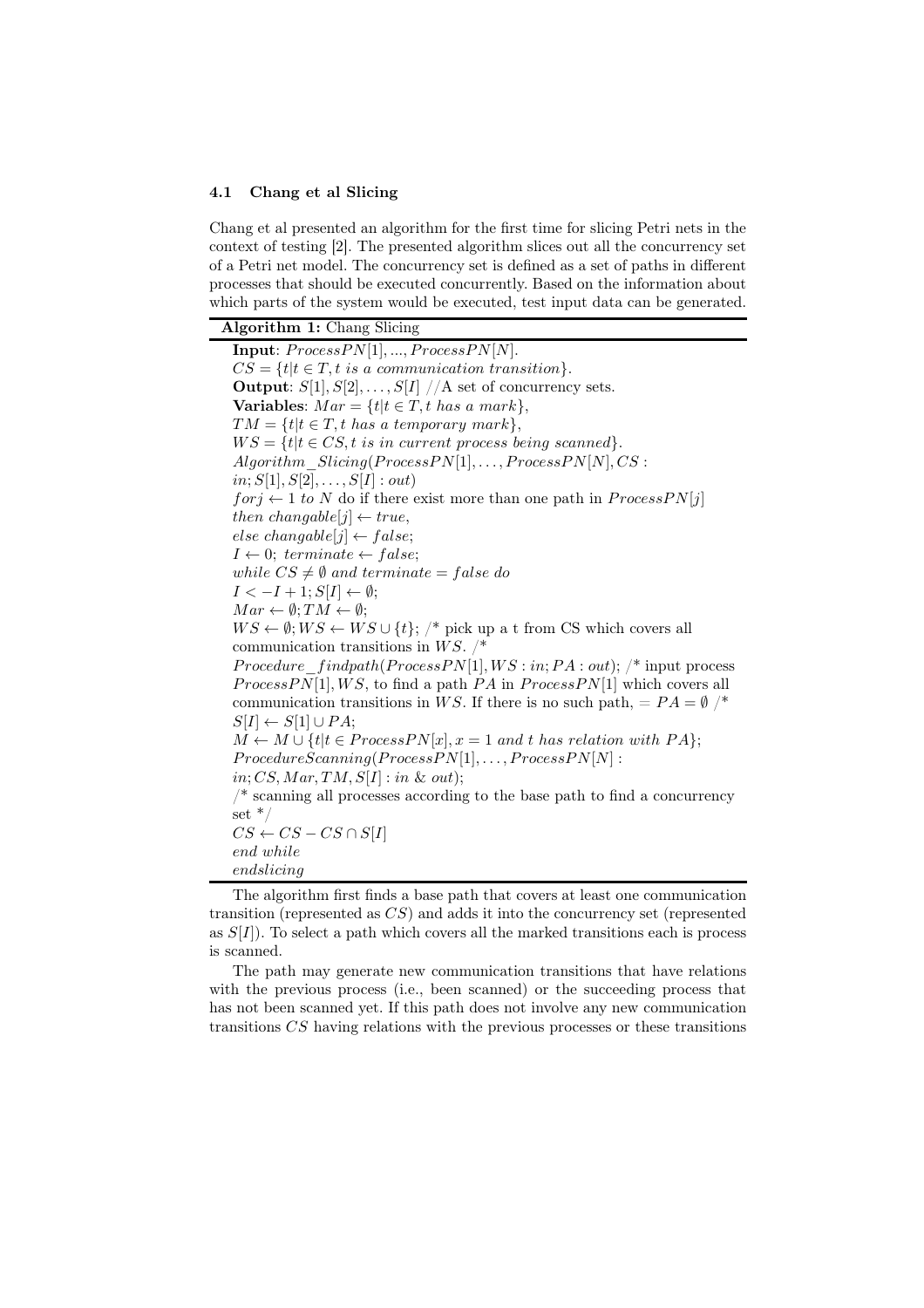are already in the concurrency set, then this path is added into the concurrency set and mark those transitions having relations with the succeeding processes. Otherwise, if this path involves new communication transitions having relations with a previous process, say  $x$ , to find a new path to cover both marked and temporarily marked transitions. If there is such a path, then replace with the one already in the concurrency set by this new path and mark again the transitions in other process. Otherwise, erase temporary marks and try to find a new path other than the old one that was already in the concurrency set. Afterwards, restart the scanning process from  $x$  till all the processes have been scanned and a concurrency set has been found. The procedure is repeated until all the communication transitions are included in the certain concurrency set.

The procedure named  $Proceedure Scanning(ProcessPN[1], \ldots, ProcessPN[$  $N|: in; CS, Mar, TM, S[I]: in & out)$  is central to the slicing construction, by executing this procedure once, a concurrency set can be obtained. We skip the formal description of the procedure and refer the interested reader for the formal description to [2]. Remark that the presented algorithm is a linear time complex and always terminates. The time complexity of the algorithm is  $O((n/N))^N$ .

#### 4.2 Lee et al Slicing

Lee et al proposed an approach in which Petri nets slices are computed based on the structural concurrency inherent in the Petri nets and compositional reachability graph analysis is performed [5]. The proposed approach may enable verification of properties such as boundedness and liveness, which may fail on unsliced Petri nets due to a state explosion problem.

| <b>Algorithm 2:</b> Lee Slicing |  |  |
|---------------------------------|--|--|
|---------------------------------|--|--|

 $SliceSet = \emptyset$ ;  $Set of Invariant = find$  minimal invariants(PN); do{  $small$  invariant = find smallest invariant(Setof Invariant);  $SliceSet = SliceSet \cup \{small\; invariant\};$  $Set of Invariant = Set of Invariant - {small-invariant}$  $\}$  untill  $(P(Set of Invariant) \subseteq P(Slice Set) \ OR \ P(PN) ==$ P(SliceSet)); if  $(P(SliceSet) \neq P(PN))$ { Uncovered  $P$   $Set = P(P N) - P(Slice Set);$ for  $\forall p \in Uncovered\_P\_Set$  do {  $slice = find\_minimally\_connected(SliceSet, p);$  $slice = slice \cup \{p\};\}$ }

The basic idea of a slicing algorithm is to slice a Petri net model into a set of Petri net slices using minimal invariants. The algorithm starts with an empty slice set and minimal invariants are selected among  $Set of invariants (by find-minim)$ al *invariants*). In the minimal invariant set, the algorithm selects an invariant that has the minimal number of elements  $(by\,find\,smallest\; invariant)$  and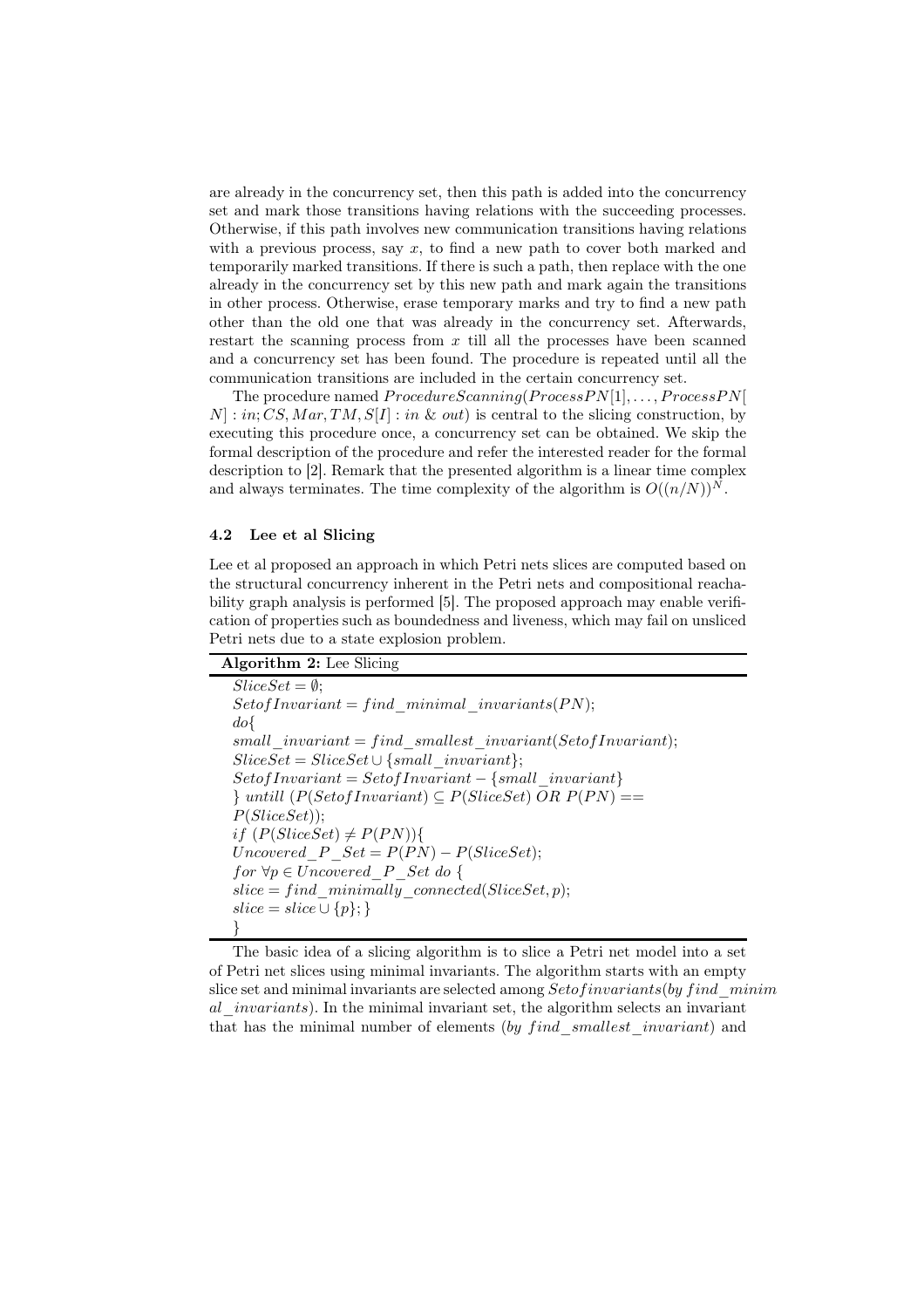adds it into the *SliceSet* until *SliceSet* covers all the places in  $PN$ ,  $(P(PN) ==$  $Place(SliceSet)$  or there exists no minimal invariant which includes a new place  $(P(Set of Invariant)P(Slice Set)).$ 

If the minimal invariant set becomes empty without covering all the places in  $PN$ , for each uncovered place, it should be added into a slice to which it is connected by a minimal number of transitions  $(by find -minimally -connected)$ . Like this, the slicing algorithm ensures that every place in  $PN$  belongs to some slices.

The proposed algorithm is a linear time complex. The time complexity is  $O(N)^3$  and depends on three procedures that are  $find\_minimal\_invariant, find\_smallest\_invariant$  and \_connected. The proposed slicing approach has been applied to dining philosopher and feature interaction problem case studies. By taking the case study of dinning philosopher evaluation of proposed slicing approach is performed. The evaluation criterion is to compare the number of states and transitions between Petri net model, modular Petri nets and sliced Petri nets. The numbers of reachable states and state transitions grow exponentially in Petri nets, the numbers in Modular Petri nets and Petri net slices grow slowly. Remark that there is no huge difference in the growth of states and transitions between the Modular Petri nets and sliced Petri nets.

#### 4.3 Rakow Slicing

A.Rakow, presented two slicing algorithms, which are  $\text{CTL}^*_{-X}$  slicing and safety slicing in [9]. The objective of slicing algorithms is to reduce the size of a net in order to alleviate the state explosion problem for model checking Petri nets. Both algorithms proposed are static and follow backward slicing approach. Before slicing Petri nets, temporal formulas are used to extract the slicing criterion. The slicing criterion consists of concerned places extracted from the temporal formula. A slice is generated by following dependencies backward from the criterion places.



Fig. 4. Reading and non-reading transitions of a PN

In  $\text{CTL}^*_{-X}$  algorithm, Rakow used the concept of *reading* and *non-reading* transitions to generate smaller slice. Informally reading transitions are those transitions that do not change the markings of a place while non-reading transitions are transitions that change the markings of a place. Excluding the reading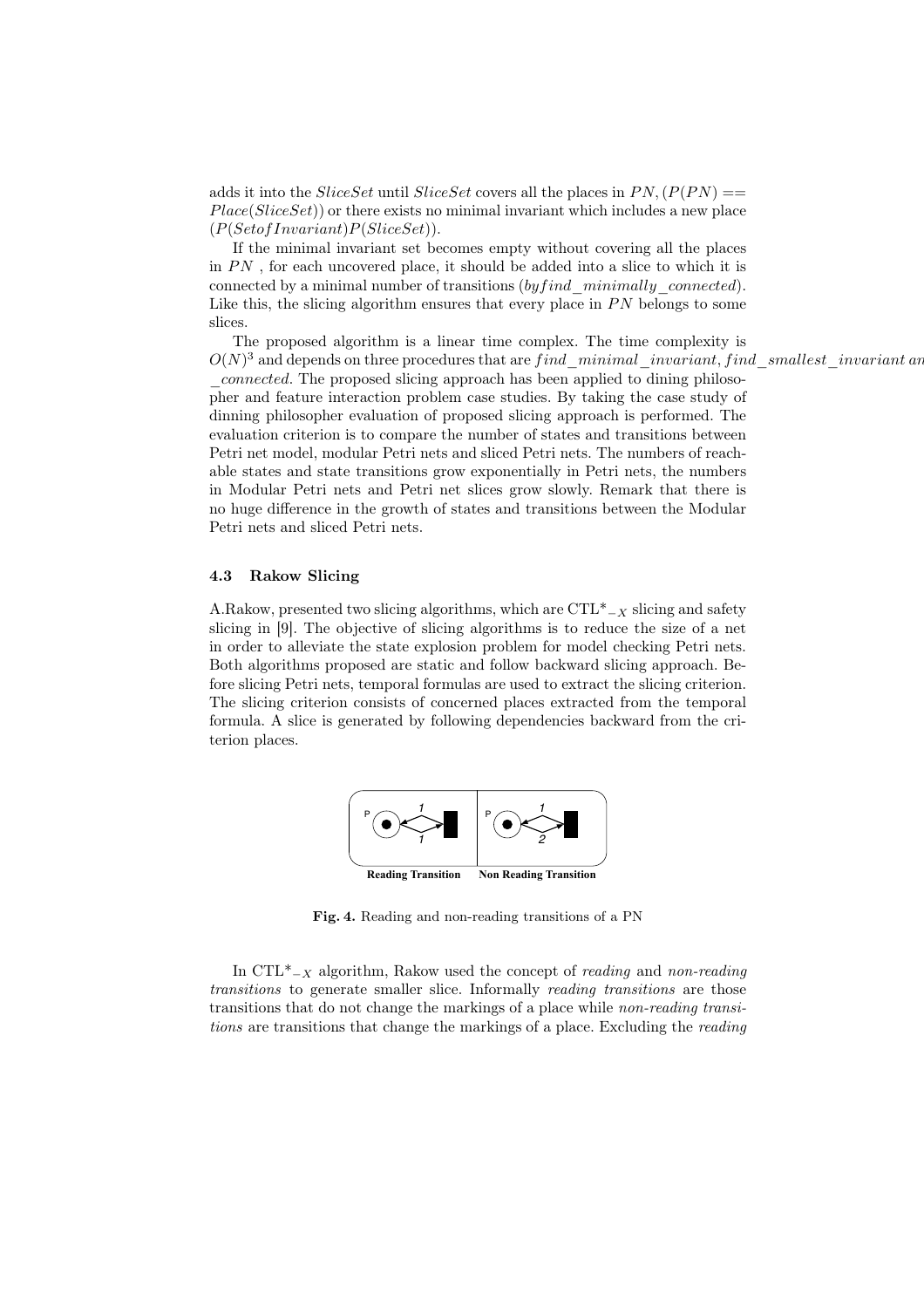transitions and including the non-reading transitions during the slicing can certainly reduce the size of a slice.

Algorithm 3:  $\overline{\text{CTL*}}_{-X}$  Slicing

GenerateSlice( $\langle P, T, f, \lambda, m_0 \rangle$ , Crit){  $T', P_{done} = \emptyset;$  $P' = Crit ;$ While  $(\exists p \in (P' \setminus P_{done}))$ { While( $\exists t \in (\bullet p \cup p\bullet) \setminus T' : \lambda(p, t) \neq \lambda(t, p))$  {  $P' = P' \cup \bullet t;$  $T' = T' \cup \{t\};$ }  $P_{done} = P_{done} \cup \{p\};$ } return  $\langle P', T', f_{|_{P',T'}}, \lambda_{|_{P',T'}}, m_{0|P'}; \}$ 

The CTL<sup>\*</sup> $-<sub>X</sub>$  algorithm takes a Petri net (PN) and the criterion places  $(Crit)$  as an input. The algorithm iteratively builds the sliced net by taking all the incoming and outgoing transitions together with their input places. Remark that only the non-reading transitions are included in the sliced net. The proposed algorithm is a linear time complex.

Algorithm 4: Safety Slicing GenerateSlice( $\langle P, T, f, \lambda, m_0 \rangle$ , Crit){  $T' = \{t \in T \mid \exists p \in Crit : \lambda(p, t) \neq \lambda(t, p)\};\$  $P' = \bullet T \cup Crit;$  $P_{done} = Crit;$ While  $(\exists p \in (P' \setminus P_{done}))$ { While( $\exists t \in (\bullet p \setminus T') : \lambda(p, t) < \lambda(t, p)$ ) {  $P' = P' \cup \bullet t;$  $T' = T' \cup \{t\};$ }  $P_{done} = P_{done} \cup \{p\};$ } return  $\langle P', T', f_{|_{P',T'}}, \lambda_{|_{P',T'}}, m_{0|P'}; \}$ 

The safety slicing algorithm focuses on the preservation of stutter-invariant linear time safety properties. In contrast to  $\text{CTL}^*_{-X}$ , safety slicing algorithm iteratively take only the transitions that increase the token count on places in the sliced net places and their input places. Remark that the safety slicing does not preserve liveness properties. We took an extermely simple example PN and showed different sliced PNs by applying different slicing algorithms with respect to the criterion place  $P3$ (see Fig.5).

#### 4.4 Khan et al Slicing

Khan et al presented a slicing algorithm for the first time in the context of algebraic Petri nets (a variant of high-level net) [4]. They argued that the existing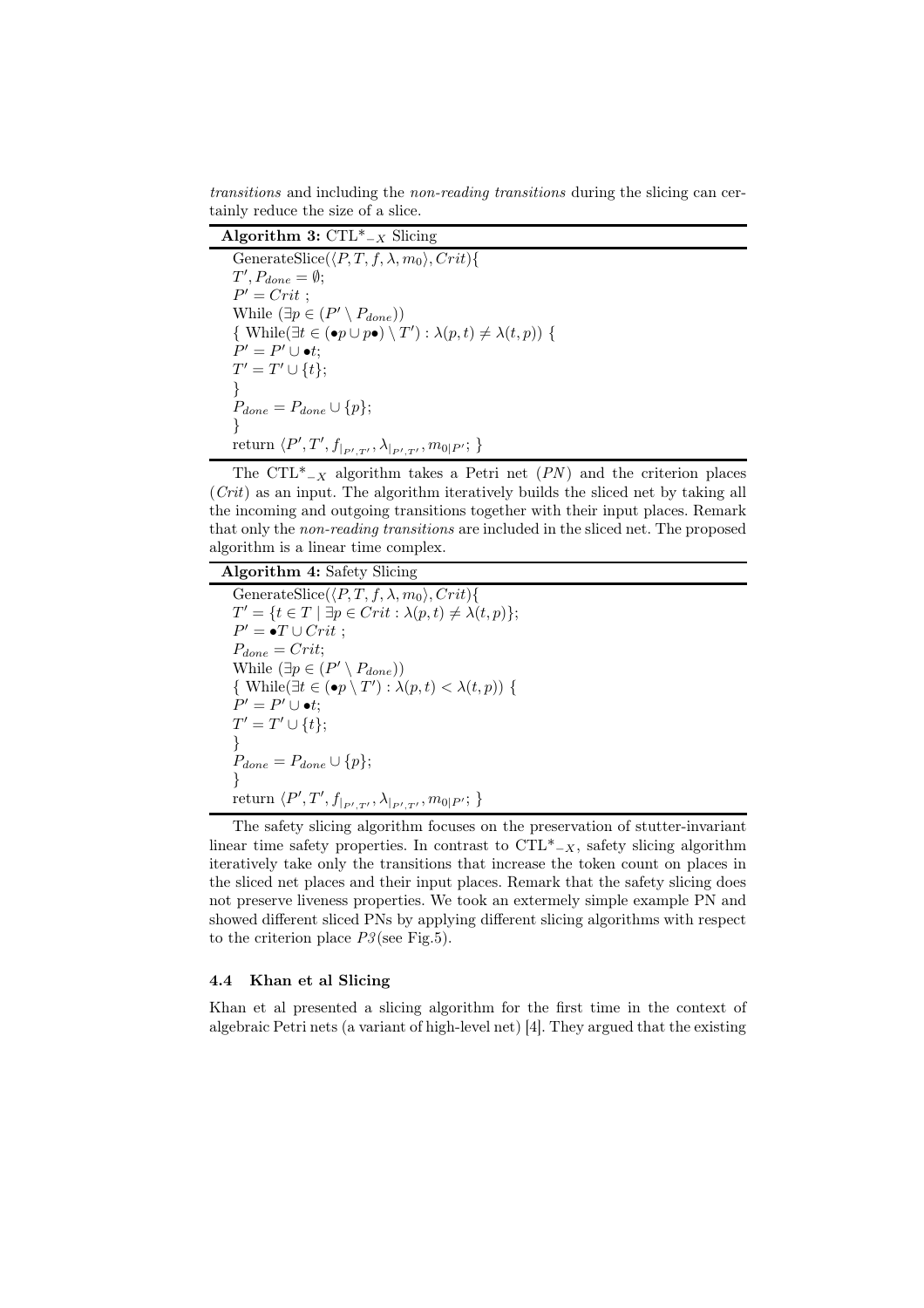

Fig. 5. A PN and sliced PNs by applying different slicing algorithms

slicing constructions are limited to low-level Petri nets and cannot be applied as it is to the high-level Petri nets. In order to be applied to high-level Petri nets they need to be adapted to take into an account the data types.

Algorithm 5: APN Slicing APNSlicing( $\langle SPEC, P, T, f, asg, cond, \lambda, m_0 \rangle, Q$ ){  $T' = \{t \in T \mid \exists p \in Q : t \in (\bullet p \cup p \bullet) : \lambda(p, t) \neq \lambda(t, p)\};\$  $P' = Q \cup {\{\bullet T'\}};$  $P_{done} = \emptyset$ ; while  $((\exists p \in (P' \setminus P_{done}))$  do while  $(\exists t \in (\bullet p \cup p \bullet) \setminus T') : \lambda(p, t) \neq \lambda(t, p))$  do  $P' = P' \cup \bullet t;$  $T' = T' \cup \{t\};$ end  $P_{done} = P_{done} \cup \{p\};$ end return  $\langle SPEC, P', T', f_{|_{P',T'}}, asg_{|_{P'}}, cond_{|_{T'}}, \lambda_{|_{P',T'}}, m_{0_{|_{P'}}}\rangle;$ }

In algebraic Petri nets (APNs), the terms may contain variables over the arcs from places to the transitions (resp, transitions to the places) or guard conditions. Authors proposed to unfold the APN to know the ground substitutions of the variables. They used a particular unfolding approach developed by SMV group i.e., a partial unfolding [1]. Perhaps, the proposed approach is independent of any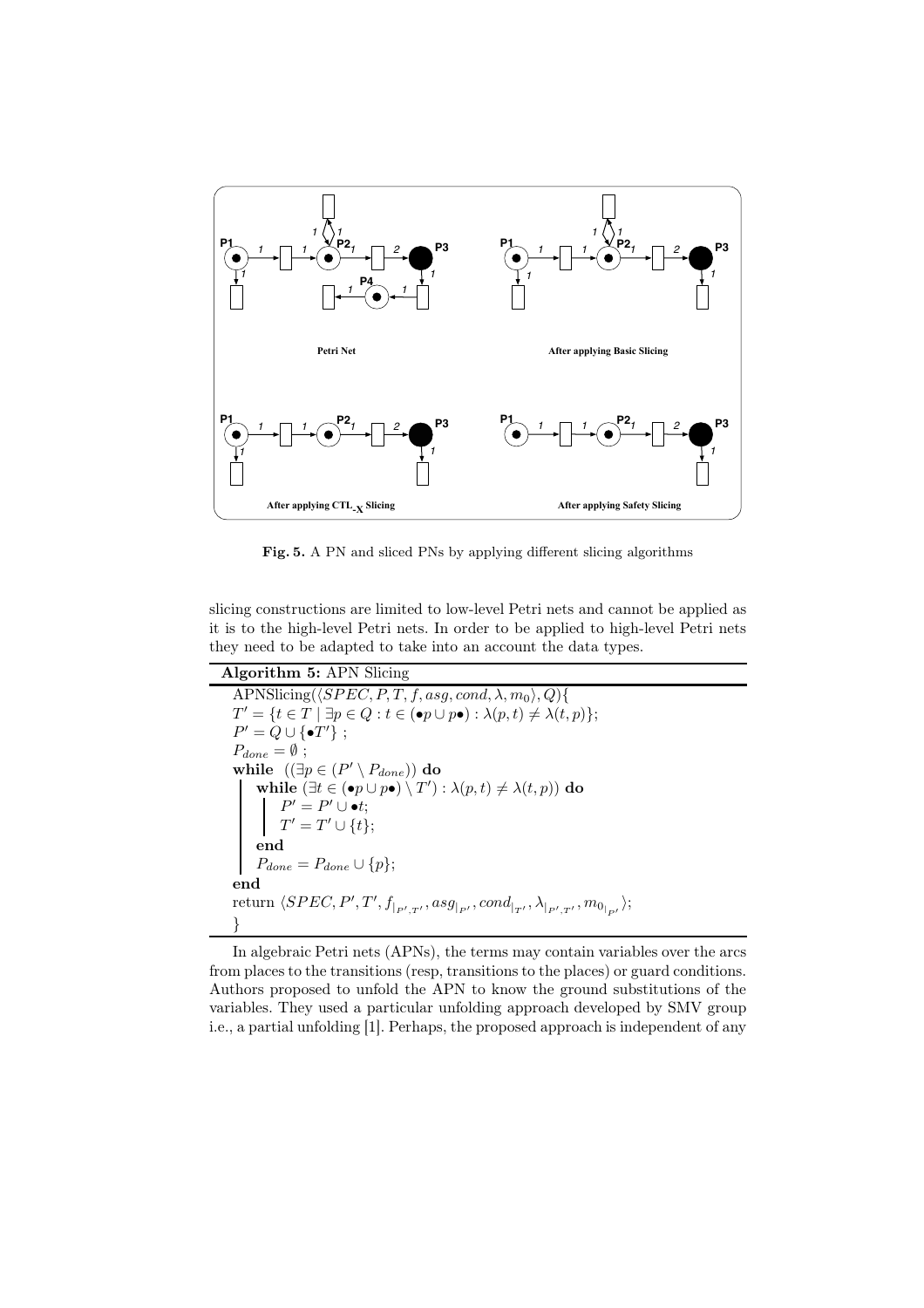unfolding approach. The algorithm proposed for slicing APNs starts by taking an unfolded APN and a set of the criterion places.

In APN slicing algorithm, initially  $T'$  (representing transitions set of the slice) contains the set of all pre and post transitions of the given criterion place. Only the *non-reading* transitions are added to  $T'$  set. And  $P'$  (representing the places set of the slice) contains all the *preset* places of transitions in  $T'$ . The algorithm then iteratively adds other preset transitions together with their preset places in  $T'$  and  $P'$ . The proposed algorithm is somewhat similar to the Rakow's algorithm and uses the concept of reading and non-reading transitions. By construction it is guaranteed that the algorithm will terminate. We took an extermely simple example APN and showed the unfolding and its sliced APN by applying APNslicing algorithm with respect to the criterion place  $B$ (see Fig.6).

To avoid the repeated model checking, a slicing based solution is proposed to reason about the previously satisfied properties [3]. At first, after the evolution of an APN model, slices are built for the evolved and non-evolved APN models with respect to the property by the APNSlicingEvo algorithm. The algorithm is somewhat similar to the *APNSlicing* algorithm given above. The main difference is that it takes an APN model as an input instead of the unfolded APN (reducing the overhead of unfolding). And also it does not exclude the *reading transitions* from the slice as syntactically they can not be determined.

# Algorithm 6: APN Evo Slicing  $APNSlicingEvo(\langle SPEC, P, T, f, asg, cond, \lambda, m_0 \rangle, Q)$ {  $T' = \{t \in T \mid \exists p \in Q : t \in (\bullet p \cup p\bullet)\};\$  $P' = Q \cup {\{\bullet T'\}};$  $P_{done} = \emptyset$ ; while  $((\exists p \in (P' \setminus P_{done}))$  do while  $(\exists t \in (\bullet p \cup p \bullet) \setminus T'))$  do  $P' = P' \cup \bullet t;$  $T' = T' \cup \{t\};$ end  $P_{done} = P_{done} \cup \{p\};$ end return  $\langle SPEC, P', T', f_{|_{P',T'}}, asg_{|_{P'}}, cond_{|_{T'}}, \lambda_{|_{P',T'}}, m_{0_{|_{P'}}}\rangle;$ }

Initially,  $T'$  (representing transitions set of the slice) contains set of all  $pre$ and post transitions of the given criterion place.  $P'$  (representing places set of the slice) contains all *preset* places of transitions in  $T'$ . The algorithm iteratively adds other preset transitions together with their preset places in  $T'$  and  $P'$ .

# 5 Dynamic Slicing Algorithms

In this section, we shall study basic algorithms for dynamic PN slicing presented in the literature [6, 12]. The dynamic slicing algorithms give more reduced Petri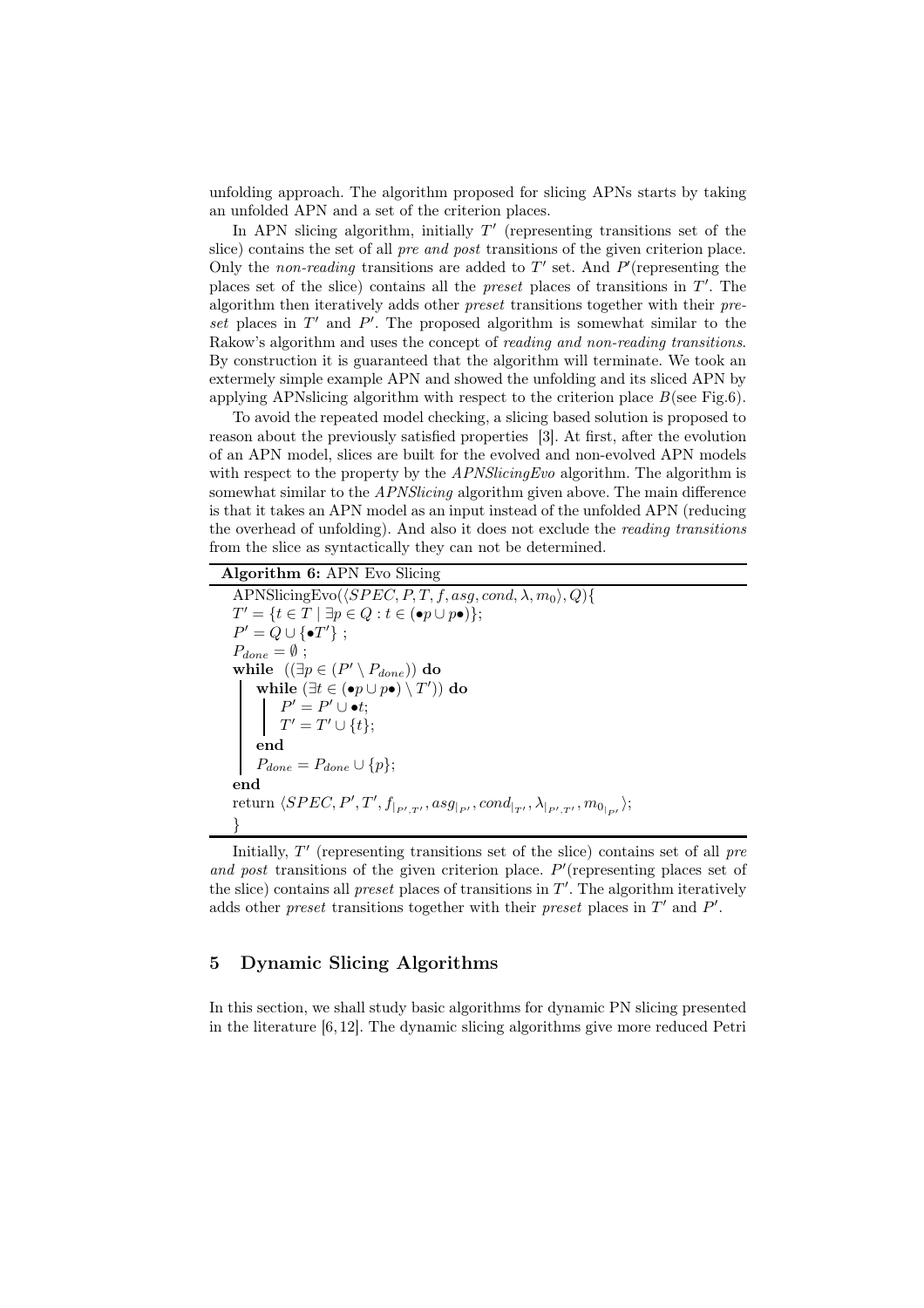

Fig. 6. An APN and its sliced unfolded APN by applying APNslicing algorithm

nets because only the dependences that occur in a specific execution of the Petri net model are taken into account.

## 5.1 Llorens et al Slicing

Llorens et al presented a dynamic slicing algorithm for the first time [6]. They introduced two different techniques for dynamic slicing of Petri nets. In the first technique, a Petri net and the initial markings are taken into an account while in the second technique firing sequences are fixed to have a more reduced slice. The first technique comprises of three steps. In the first step, the basic algorithm given below computes a backward slice.

| <b>Algorithm 7: Bakward Slicing</b>                                       |
|---------------------------------------------------------------------------|
| GenerateSlice( $\langle P, T, f, \lambda, m_0 \rangle$ , Crit){           |
| $T'=\emptyset$ ;                                                          |
| $P' = Crit$ ;                                                             |
| While $(\bullet p \neq T'$                                                |
| $\{T' = T' \cup \bullet P';$                                              |
| $P' = P' \cup \bullet T';$                                                |
|                                                                           |
| return $\langle P', T', f_{ _{P',T'}}, \lambda_{ _{P',T'}}, m_{0 P'}; \}$ |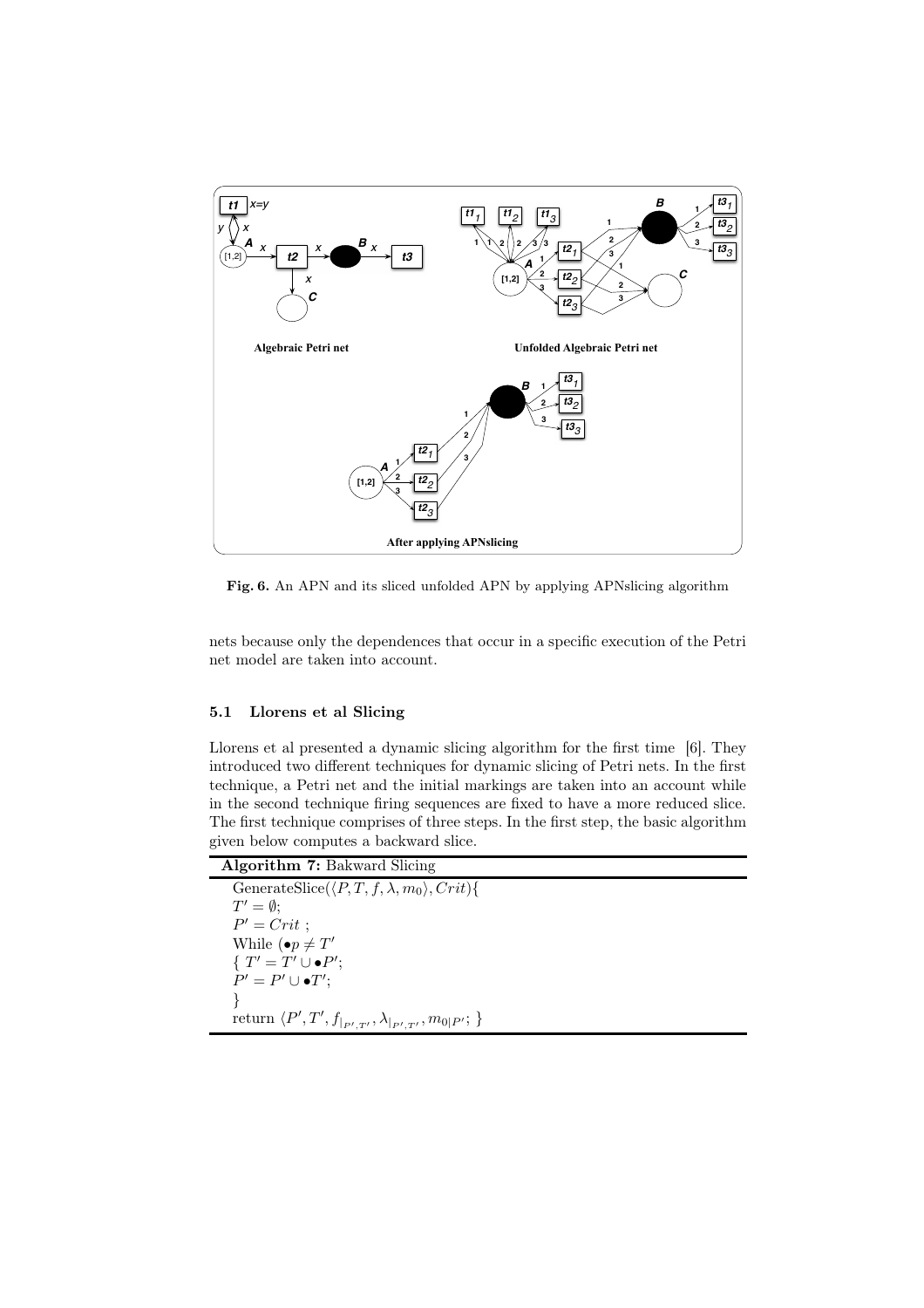Starting from the criterion place the algorithm iteratively include all the incoming transitions together with their input places until reaching a fix point. In the second step a forward slicing is computed by the following algorithm.

Algorithm 8: Forward Slicing

GenerateSlice( $\langle P, T, f, \lambda, m_0 \rangle$ ){  $T' = \{ t \in T \mid m_0[t] \};$  $P' = \{p \in P \mid m_0(p) > 0\} \cup T'$ •;  $T_{do} = \{t \in T \setminus T' \mid \bullet t \subseteq P'\};$ While  $(T_{do} \neq \emptyset)$ { $T' = T' \cup T_{do};$  $P' = P' \cup T \bullet_{do};$  $T_{do} = \{t \in T \setminus T' \mid \bullet t \subseteq P'\}$ } return  $\langle P', T', f_{|_{P',T'}}, \lambda_{|_{P',T'}}, m_{0|P'}; \}$ 

Starting from the set of initially marked places set the algorithm proceeds further by checking the enabled transitions. Then post set of places are included in the slice. The algorithm computes the paths that may be followed by the tokens of the initial marking.

In the third step both forward and backward slices are intersected to get the resultant slice. By bearing a slight overhead more reduce slices can be obtained. The second technique introduced by Llorens et all fixes the firing sequences and can result smaller slice. The algorithm is defined by auxiliary function and takes initial markings together with the firing sequence denoted by  $\sigma$  and the set of places Q of the slicing criterion.

| Algorithm 9: Trace Slicing |                                                                                                                                                                                                                                                                                                       |
|----------------------------|-------------------------------------------------------------------------------------------------------------------------------------------------------------------------------------------------------------------------------------------------------------------------------------------------------|
| $slice(m_0, \sigma, Q) =$  |                                                                                                                                                                                                                                                                                                       |
| $\left[ Q \right]$         | if $i=0$ .                                                                                                                                                                                                                                                                                            |
|                            | $\begin{cases} \text{slice}(m_0, \sigma, Q) & \text{if } \forall p \in Q.m_{0-1(p)} \geq m_{0(p)}, i > 0 \\ \{t_i\} \cup \text{slice}(m_0, \sigma, Q \cup \bullet t_i) & \text{if } \exists p \in Q.m_{0-1(p)} < m_{0(p)}, i > 0 \end{cases}$<br>if $\forall p \in Q.m_{0-1(p)} \geq m_{0(p)}, i > 0$ |
|                            |                                                                                                                                                                                                                                                                                                       |

For a particular marking, a firing sequence and a set of places Q, function slice just moves backwards when no place in Q increased its tokens by the considered firing. Otherwise, the fired transition  $t_i$  increased the number of tokens of some place in  $Q$  and in this case, function slice already returns this transition  $t_i$  and, moreover, it moves backwards also adding the places in  $\bullet t_i$  to the previous set Q. When the initial marking is reached, function slice returns the accumulated set of places.

Unfortunately, both techniques are not evaluated to case studies which is a big question mark on the usefulness and practicality.

## 5.2 Wangyang et al Slicing

Wangyang et al presented a backward dynamic slicing algorithm [12]. The basic idea of proposed algorithm is similar to the algorithm proposed by Lloren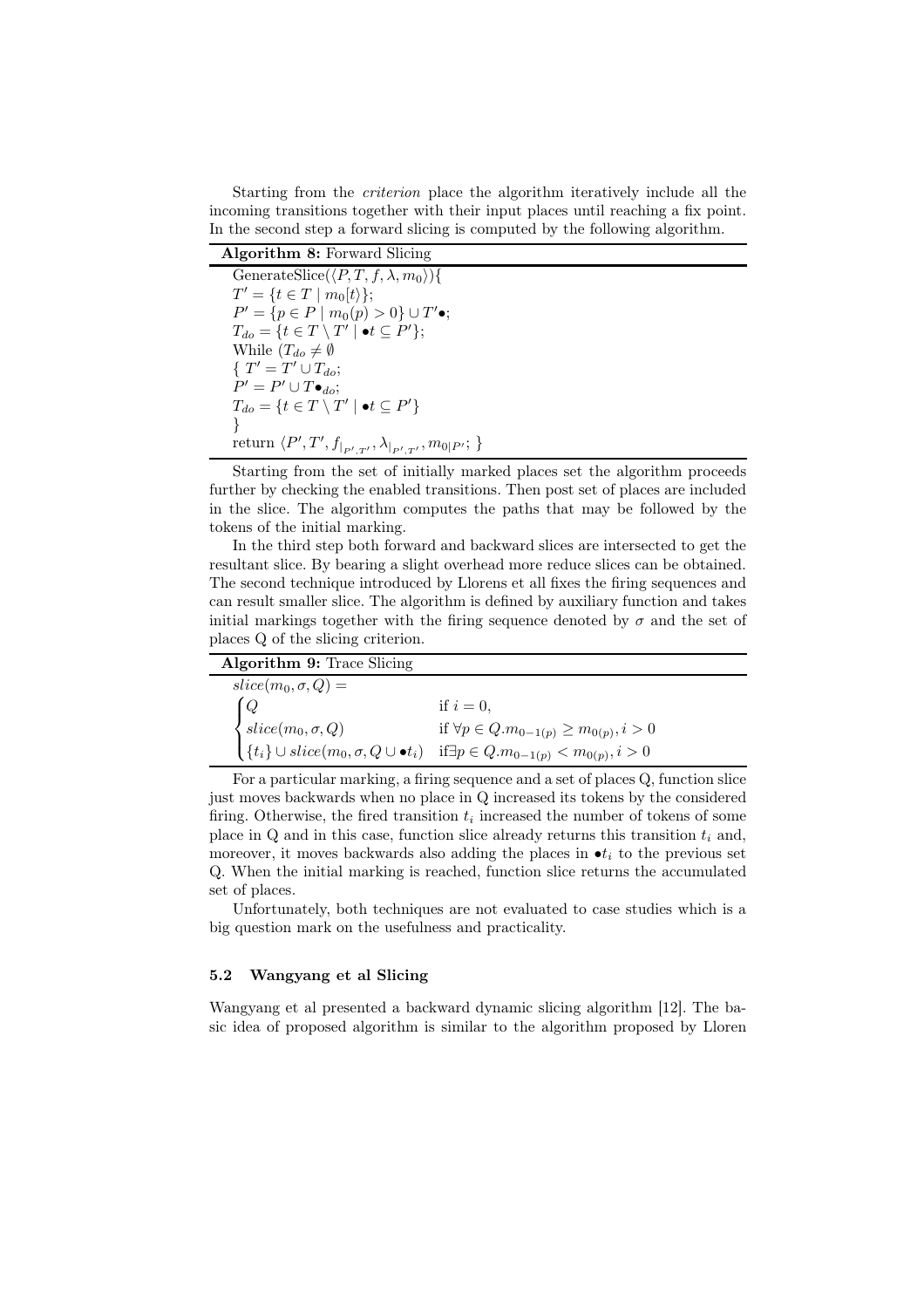et al [6]. At first for both algorithms, a static backward slice (see algorithm 7) is computed for a given criterion place(s). Secondly, in case of Llorens et al a forward slice is computed for the complete Petri net model (see algorithm 8) whereas in case of Wangyang et al forward slice is computed for the resultant Petri net model obtained from static backward slice. Let us suppose that there are  $n$  number of places in a Petri net model. After applying the static backward slicing algorithm, let us suppose that there are  $n/2$  number of places. The algorithm of Llorens et al compute forward slice for  $n$  number of places whereas Wangyang et al algorithm will compute the forward slice only for  $n/2$ .

Algorithm 10: Wangyang Slicing

**Input**: Backward static sliced  $PN', m_0$ . Output: Local reachability graph $(LRG(PN'))$ 1.  $MP = \{p \in P' \mid m_0(p) > 0\}$ , be the root node, and mark with "New"; 2. While "New" nodes exist Do 2.1. Choose an arbitrary New node as MP'; 2.2. If  $MP' \bullet = \emptyset$ Then mark  $MP'$  with Terminate node; Return to step2; Endif 2.3. make that every place  $p \in MP'$  has a token; 2.4. If there does not exist  $t \in T'$  and is enabled under this situation Then mark B′ with Terminate node; Return to step2; Endif 2.5. Else if there do not exist transition set  $T_l \subseteq T'$  and is enabled under this situation 2.5.1. For  $t \in T_l$ 2.5.1.1. Compute a new set of places  $MP'' = MP' \setminus \bullet t \cup t \bullet;$ 2.5.1.2. If  $MP''$  exists in  $LRG(PN')$ Then create a directed edge from  $MP'$  to  $MP''$ , mark the edge with t; Endif 2.5.1.3. Else if  $MP''$  does not exist in  $LRG(PN')$  Then create a new node MP′′ and create a directed edge from  $MP'$  to  $MP''$ , mark edge with t; Endif 2.5.1.4. Mark MP′′ with "New"; Endfor Endif 2.6 Remove mark "New" of MP'; Repeat

The algorithm starts by taking static backward sliced Petri net model and produce a local reachability graph LRG for the Petri net model. LRG is a directed graph, its node set is the set of places. The mark of an arc is a transition. From the initially marked places a root node is constructed and then enabled transitions are added together with their places. The old node can contribute tokens to new ones then  $(LRG(PN'))$  can be obtained by tracking backward static slice forward, and the parts associated with slicing criterion under the ini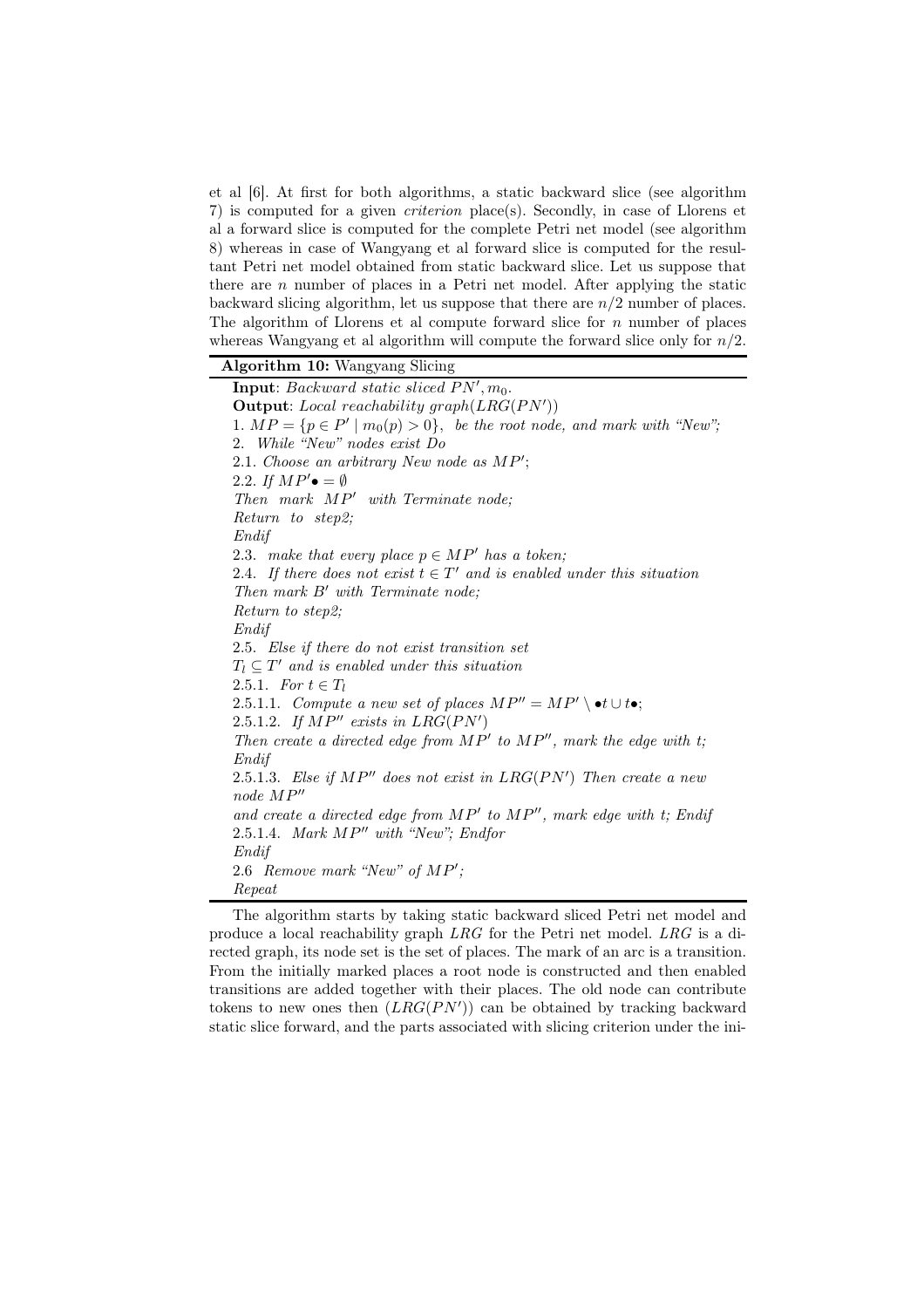tial marking  $m<sub>0</sub>$ . Finally, backward dynamic slice can be obtained coupled with the initial marking and corresponding flow relation.

# 6 Comparison

In this section, the static and dynamic slicing algorithms that were presented earlier are compared and classified. All the PN slicing constructions are proposed for improving the testing or optimizing the model checking of Petri nets. One major difference between the slicing constructions designed for testing and model checking is their slicing criterion.

The slicing constructions designed for optimizing model checking extract a slicing criterion from the temporal description of the properties. The *slicing* criterion consists of a set of places and then a slice is generated around them. We highlight different slicing algorithms that are designed for improving the model checking with respect to the slice size in the Fig.7. As we can notice that safety slicing algorithm may generate the smallest slice as compared to other algorithms but the scope of safety slicing algorithm is limited to safety properties only. Remark that all the existing slicing algorithms do not allow properties specified with the next time operator. On the other hand the slicing algorithms designed for improving the testing take directly the place or transitions as a slicing criterion.

Let us study the results summarized in the table.1, the first column shows different slicing algorithms under observation. For each algorithm, the table lists i) in which context the slicing algorithm is presented i.e., to improve the testing process or to improve the state space of model checking process, ii) reduction affect describing i.e., either the PN model can be reduced or there is no affect of slicing on the model, iii) design context refers to the application of slicing algorithm with respect to Petri nets formalism; there are two major variants of Petri nets that are low-level Petri nets and high-level Petri nets, iv) properties that are preserved by the slicing construction. As some of the algorithms are designed in the context of testing and their objective is to find a particular trace for the analysis, we jointly refer those properties as particular  $v$ ) slicing type refers to the construction methodology i.e., either it is static or dynamic (see section 2 for slicing types) and is following backward propagation or forward (or both), vi) presenting the time complexity for each construction, vii) whether the algorithm has been implemented or not.

# 7 Conclusion and Future Work

We have presented a survey of the PN slicing constructions that can be found in the present literature. This work fills the gap for the people who are interested in PN slicing and need more information about the up to date researches. The presented syntactic unification of PN slicing algorithms will facilitate the user to have more clear and easy understanding. By comparing existing PN slicing constructions, we highlighted that most of them are limited to low-level Petri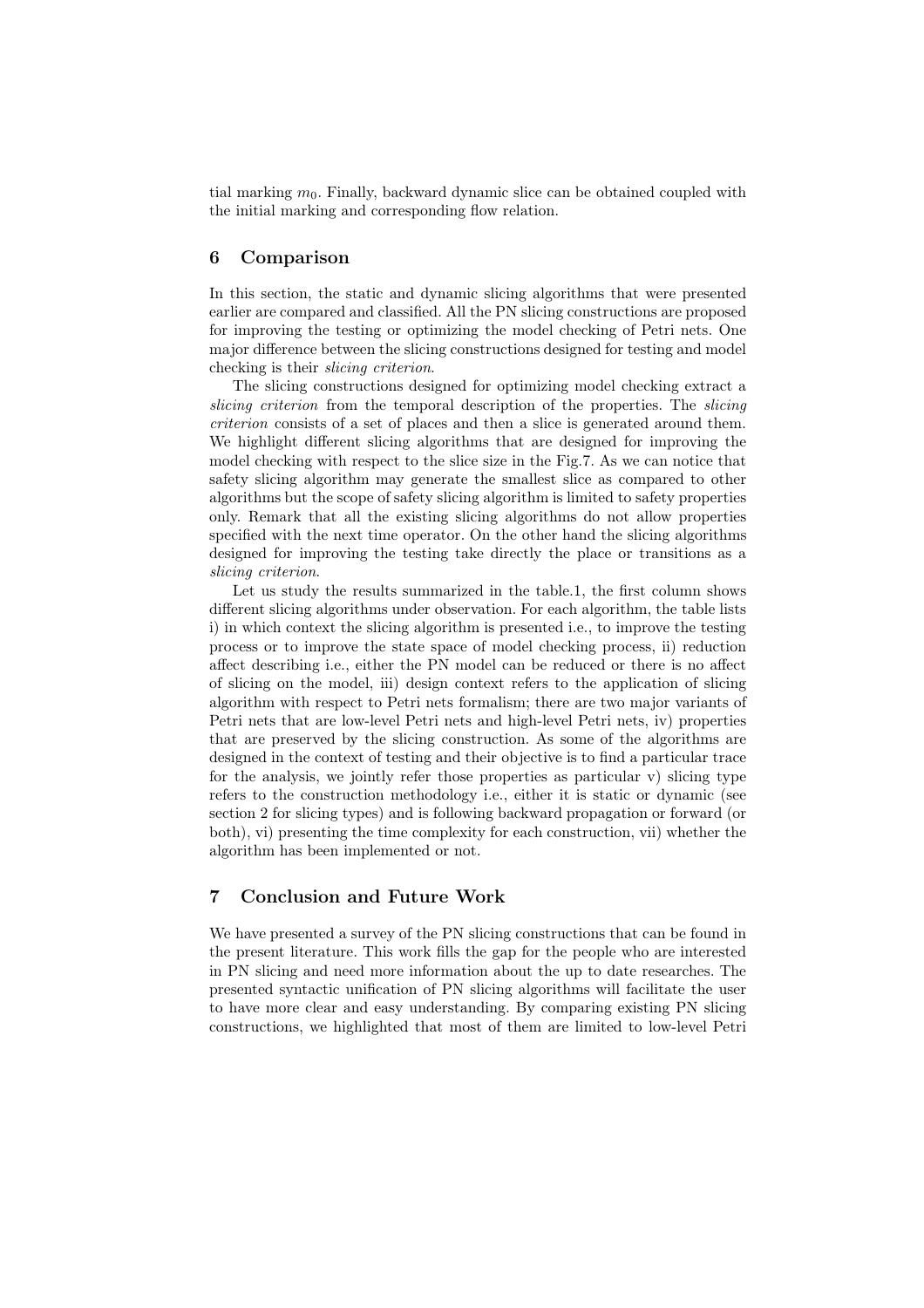

Fig. 7. PN and APN slicing algorithms w.r.t slice size

nets and focusing more on reducing the state space explosion problem for model checking Petri nets. Very few slicing techniques are described in the context of testing. We identified some possible future directions in this domain such as:

- Describing more refined constructions with in the context of testing and more slicing constructions for high-level Petri nets.
- A tool support is very much needed for its practical usability.

# References

- 1. D. Buchs, S. Hostettler, A. Marechal, A. Linard, and M. Risoldi. Alpina: A symbolic model checker. Springer Berlin Heidelberg, pages 287–296, 2010.
- 2. J. Chang and D. J. Richardson. Static and dynamic specification slicing. In In Proceedings of the Fourth Irvine Software Symposium, 1994.
- 3. Y. I. Khan. Optimizing verification of structurally evolving algebraic petri nets. In V. K. A. Gorbenko, A. Romanovsky, editor, Software Engineering for Resilient Systems, volume 8166 of Lecture Notes in Computer Science. Springer Berlin Heidelberg, 2013.
- 4. Y. I. Khan and M. Risoldi. Optimizing algebraic petri net model checking by slicing. International Workshop on Modeling and Business Environments (ModBE'13, associated with Petri Nets'13), 2013.
- 5. W. J. Lee, H. N. Kim, S. D. Cha, and Y. R. Kwon. A slicing-based approach to enhance petri net reachability analysis. Journal of Research Practices and Information Technology, 32:131–143, 2000.
- 6. M. Llorens, J. Oliver, J. Silva, S. Tamarit, and G. Vidal. Dynamic slicing techniques for petri nets. Electron. Notes Theor. Comput. Sci., 223:153–165, Dec. 2008.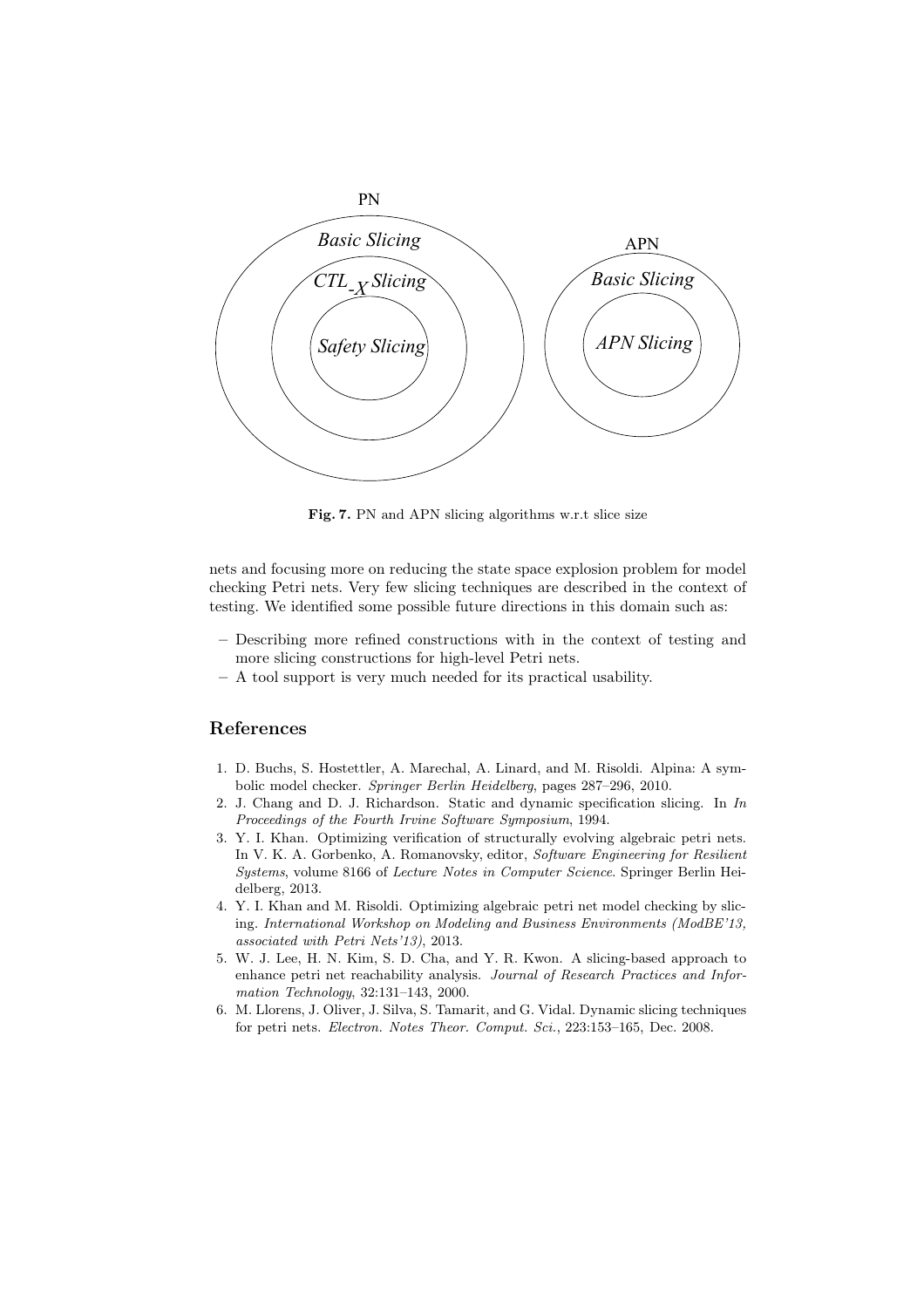- 7. A. Rakow. Slicing petri nets with an application to workflow verification. In Proceedings of the 34th conference on Current trends in theory and practice of computer science, SOFSEM'08, pages 436–447, Berlin, Heidelberg, 2008. Springer-Verlag.
- 8. A. Rakow. Slicing and Reduction Techniques for Model Checking Petri Nets. PhD thesis, University of Oldenburg, 2011.
- 9. A. Rakow. Safety slicing petri nets. In S. Haddad and L. Pomello, editors, Application and Theory of Petri Nets, volume 7347 of Lecture Notes in Computer Science, pages 268–287. Springer Berlin Heidelberg, 2012.
- 10. W. Reisig. Petri nets and algebraic specifications. Theor. Comput. Sci., 80(1):1–34, 1991.
- 11. F. Tip. A survey of program slicing techniques. JOURNAL OF PROGRAMMING LANGUAGES, 3:121–189, 1995.
- 12. Y. Wangyang, Y. Chungang, D. Zhijun, and F. Xianwen. Extended and improved slicing technologies for petri nets. High Technology Letters, 19(1), 2013.
- 13. M. Weiser. Program slicing. In Proceedings of the 5th international conference on Software engineering, ICSE '81, pages 439–449, Piscataway, NJ, USA, 1981. IEEE Press.
- 14. B. Xu, J. Qian, X. Zhang, Z. Wu, and L. Chen. A brief survey of program slicing. SIGSOFT Softw. Eng. Notes, 30(2):1–36, Mar. 2005.

## Acknowledgment

This work has been supported by the National Research Fund, Luxembourg, Project MOVERE, ref.C09/IS/02.

# 8 Appendix

**Definition 8.** A signature  $\Sigma = (S, OP)$  consists of a set S of sorts,  $OP =$  $(OP_{w,s})_{w\in S^*, s\in S}$  is a  $(S^*\times S)$  – sorted set of operation names of OP. For  $\epsilon$  being the empty word, we call  $OP_{\epsilon,s}$  the set of constant symbols.

**Definition 9.** A set X of  $\Sigma$ -variables is a family  $X = (X_s)_{s \in S}$  of variables set, disjoint to OP.

**Definition 10.** The set of terms  $T_{OP,s}(X)$  of sort s is inductively defined by: 1.  $X_s \cup OP_{\epsilon,s} \subseteq Top_{,s}(X);$ 

2. op $(t_1, \ldots, t_n) \in T_{OP,s}(X)$  for op  $\in OP_{s_1, \ldots, s_n, s}, n \geq 1$  and  $t_i \in T_{OP,s_i}(X)$ (for  $i = 1, ..., n$ ).

The set  $T_{OP,s} \equiv T_{OP,s}(\emptyset)$  contains the ground terms of sort s,  $T_{OP}(X) \equiv$  $\bigcup_{s\in S} T_{OP,s}(X)$  is the set of  $\Sigma$ -terms over X and  $T_{OP} \equiv T_{OP}(\emptyset)$  is the set of Σ-ground terms.

**Definition 11.** A  $\Sigma$ -equation of sort s over X is a pair (l,r) of terms  $l, r \in$  $T_{OP,s}(X)$ .

**Definition 12.** An algebraic specification  $SPEC = (\Sigma, E)$  consists of a signature  $\Sigma = (S, OP)$  and a set E of  $\Sigma$ -equations.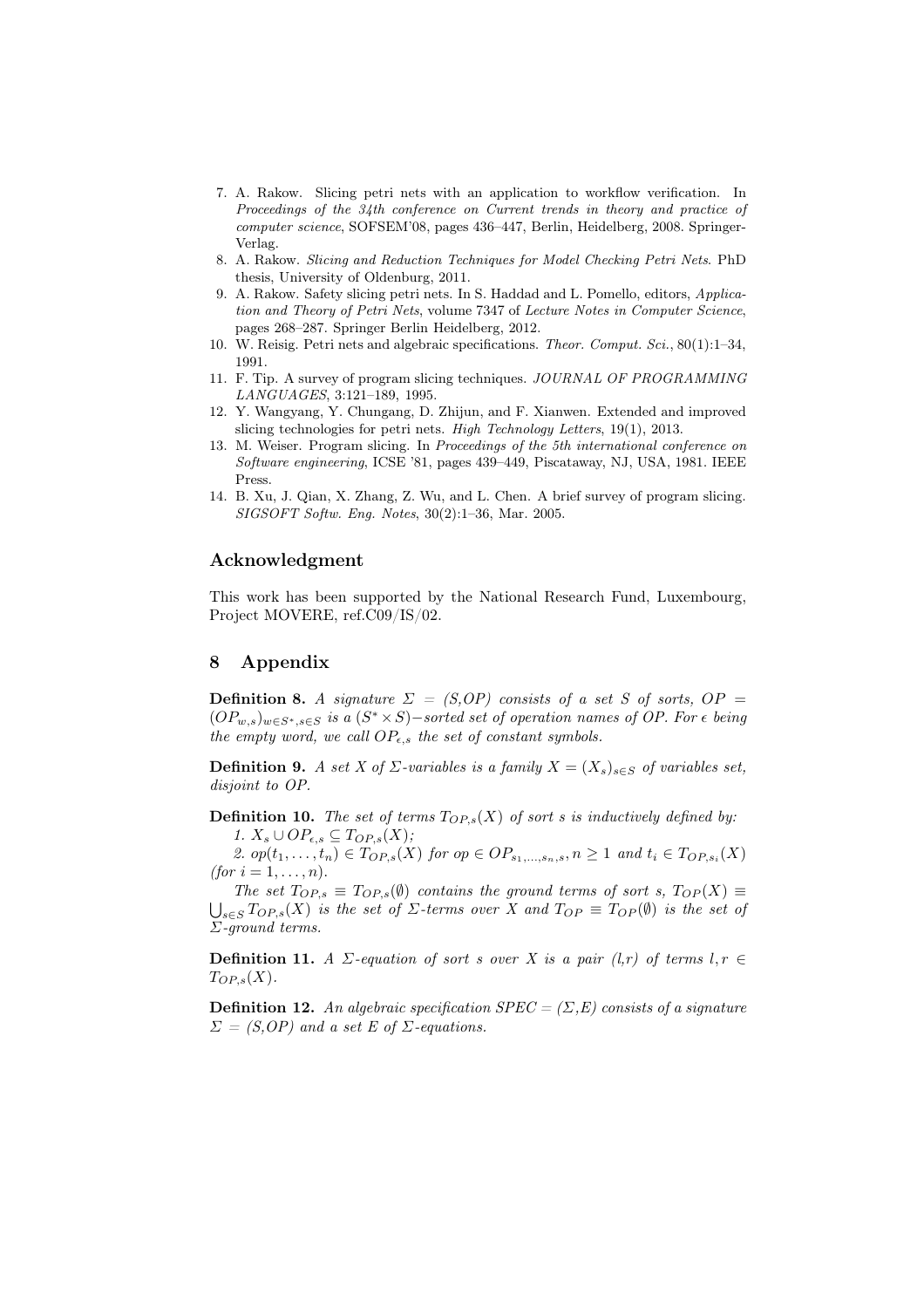**Definition 13.** A  $\Sigma$ -algebra  $A = (S_A, OP_A)$  consist of a family  $S_A = (A_s)_{s \in S}$ of domains and a family  $OP_A = (N_{op})_{op \in OP}$  of operations  $N_{op} : A_{s_1} \times \ldots A_{s_n} \rightarrow$  $A_s$  for op  $\in OP_{s_1...s_n,s}$  if op  $\in OP_{\epsilon,s}, N_{op}$  congruent to an element of  $A_s$ .

**Definition 14.** An assignment of  $\Sigma$ -variables X to a  $\Sigma$ -algebra A is a mapping  $ass: X \to A, with \; ass(x) \in A_s$ iff  $x \in X_s$ , ass is canonically extended to  $\overline{ass}$ :  $T_{OP}(X) \rightarrow A$ , inductively defined by

1.  $\overline{ass}(x) \equiv ass(x)$  for  $x \in X$ ;

2.  $\overline{ass}(c) \equiv N_c$  for  $c \in OP_{\epsilon,s};$ 

3.  $\overline{ass}(op(t_1,\ldots,t_n)) \equiv N_{op}(\overline{ass}(t_1)),\ldots,\overline{ass}(t_n))$  for  $op(t_1,\ldots,t_n) \in T_{OP}(X)$ .

**Definition 15.** Let SPEC-algebra is SPEC =  $(\Sigma, E)$  in which all equations in E are valid. Two terms  $t_1$  and  $t_2$  in  $T_{OP}(X)$  are equivalent  $(t_1 \equiv_E t_2)$  iff for all assignments ass :  $X \rightarrow A$ ,  $\overline{ass}(t_1) = \overline{ass}(t_2)$ .

**Definition 16.** Let B be a set. A multiset over B is a mapping  $ms_B: B \to \mathbb{N}$ .  $\epsilon_B$  is the empty multiset with  $ms_B(x) = 0$  for all  $x \in B$ . A multiset is finite iff  $\{\forall b \in B \mid ms_B(b) \neq 0\}$  is finite.

**Definition 17.** Let  $MS_B = \{ms_B: B \to \mathbb{N}\}\$  be a set of multisets. The addition function of multisets is denoted by  $+: MS_B \times MS_B \rightarrow MS_B$ . Let  $ms1_B, ms2_B$ and  $ms3_B \in MS_B$ .  $(ms1_B + ms2_B) = ms3_B \iff \forall b \in B, ms3_B(b) =$  $ms1B(b) + ms2B(b).$ 

The subtraction function of multisets is denoted by  $- : MS_B \times MS_B \rightarrow MS_B$ . Let  $ms1_B, ms2_B$  and  $ms3_B \in MS_B$ .  $(ms1_B - ms2_B) = ms3_B \iff \forall b \in$  $B, ms1_B(b) \geq ms2_B(b) \Rightarrow \forall b \in B, ms3_B(b) = ms1_B(b) - ms2_B(b).$ 

**Definition 18.** Let  $MS_B = \{ms_B: B \to \mathbb{N}\}\$  be a set of multisets. Let  $ms1_B, ms2_B$  $\in MS_B$ . We say that  $ms1_B$  is smaller than or equal to  $ms2_B$  (denoted by  $ms1_B \leq ms2_B$ ) iff

 $\forall b \in B, m s1_B(b) \leq m s2_B(b)$ . Further, we say that  $m s1_B \neq m s2_B$  iff  $\exists b \in B, m s1_B(b) \neq ms2_B(b)$ . Otherwise,  $m s1_B = ms2_B$ .